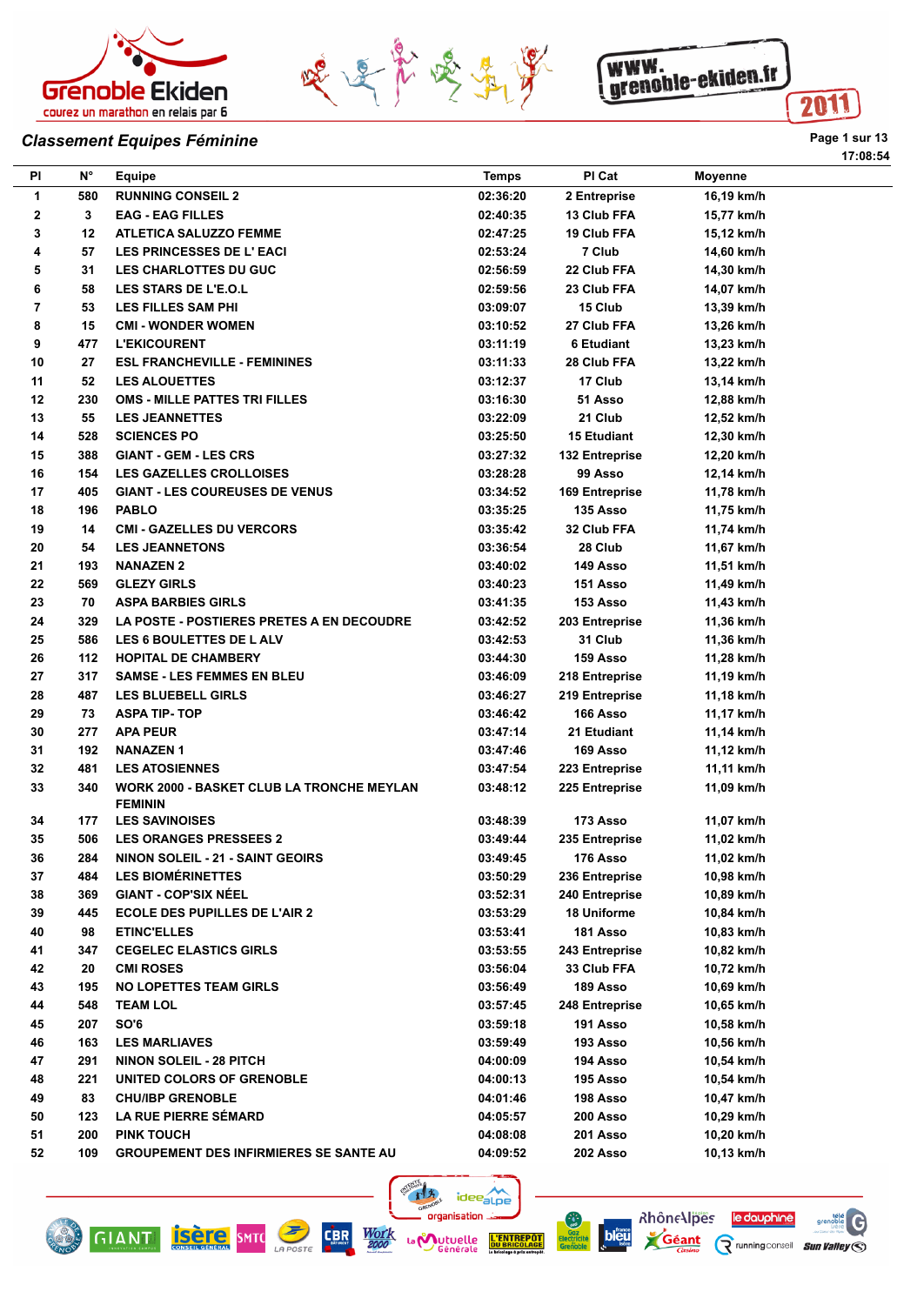



WWW.<br>grenchle-ekiden.fr 2011

#### **Classement Equipes Féminine Page 2 sur 13**

|    |                |                              |              |                |            | 17:08:54 |
|----|----------------|------------------------------|--------------|----------------|------------|----------|
| PI | N <sub>c</sub> | Equipe                       | <b>Temps</b> | PI Cat         | Moyenne    |          |
|    |                | <b>TRAVAIL</b>               |              |                |            |          |
| 53 | 573            | <b>EAG - REG TEAM</b>        | 04:13:14     | 37 Club        | 10,00 km/h |          |
| 54 | 188            | <b>MEDPAJ</b>                | 04:18:40     | 204 Asso       | 9,79 km/h  |          |
| 55 | 496            | <b>LES FILLES DU CHÂTEAU</b> | 04:19:19     | 264 Entreprise | 9,76 km/h  |          |

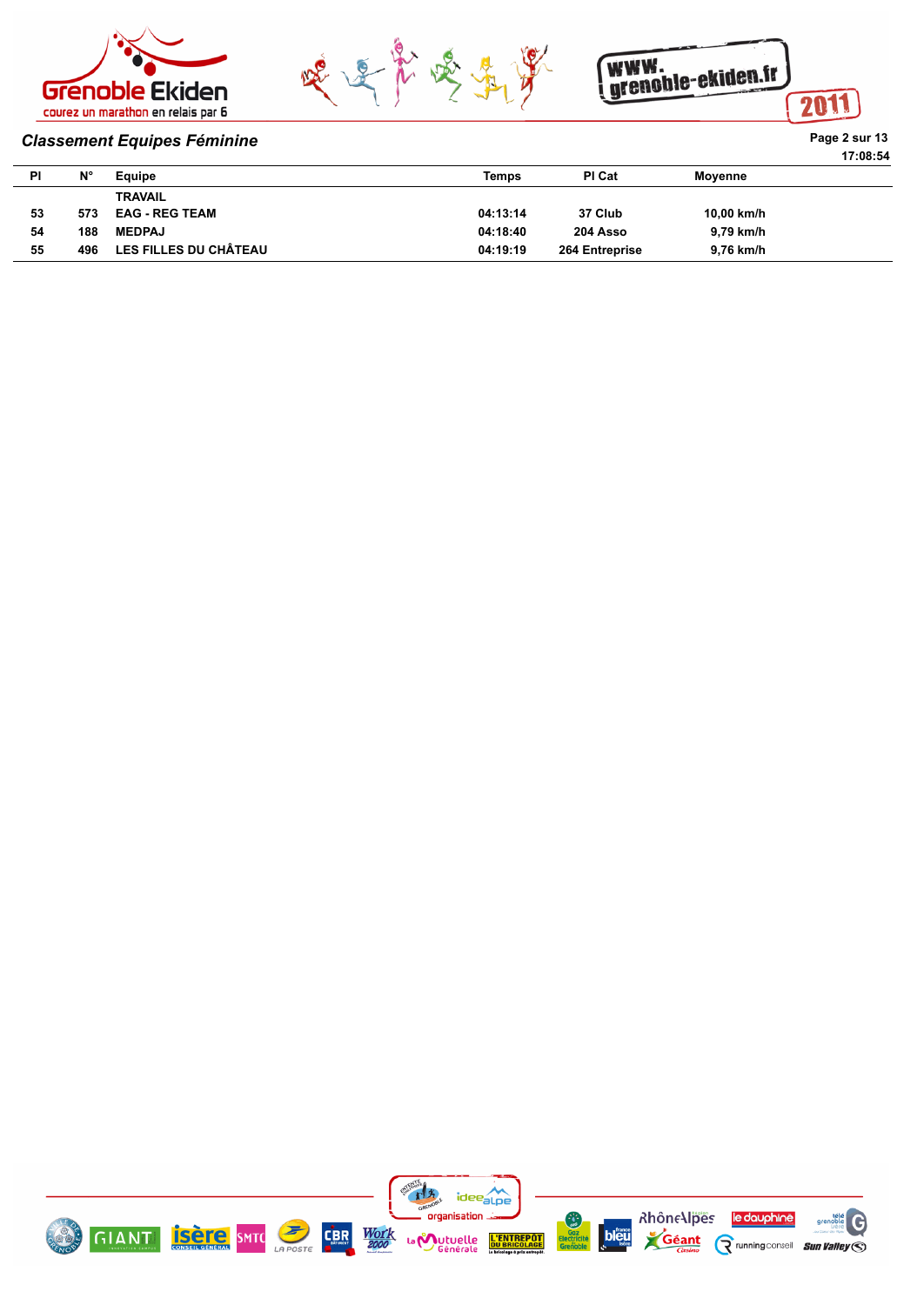





## **Classement Equipes Masculine Page 1 St 2016 Page 1 St 2016 Page 1 St 2016 Page 1 St 2016 Page 1 St 2016**

**17:08:54**

| PI | N°           | Equipe                                    | <b>Temps</b> | PI Cat               | Moyenne    |
|----|--------------|-------------------------------------------|--------------|----------------------|------------|
| 1  | 1.           | <b>EAG - EAG HOMME 1</b>                  | 02:12:50     | 1 Club FFA           | 19,06 km/h |
| 2  | 579          | <b>RUNNING CONSEIL 1</b>                  | 02:13:38     | 1 Entreprise         | 18,95 km/h |
| 3  | 32           | PODISTICA VALLE VARAITA                   | 02:16:59     | 2 Club FFA           | 18,48 km/h |
| 4  | 10           | <b>AL VOIRON 1</b>                        | 02:19:04     | 3 Club FFA           | 18,20 km/h |
| 5  | $\mathbf{2}$ | <b>EAG - EAG HOMME 2</b>                  | 02:20:29     | 4 Club FFA           | 18,02 km/h |
| 6  | 13           | <b>ATLETICA SALUZZO HOMME</b>             | 02:21:04     | 5 Club FFA           | 17,95 km/h |
| 7  | 138          | <b>LES CASTORS AIXOIS</b>                 | 02:23:36     | 1 Asso               | 17,63 km/h |
| 8  | 17           | <b>CMI CHAUD BOUILLANT</b>                | 02:27:19     | 6 Club FFA           | 17,19 km/h |
| 9  | 28           | <b>ESL FRANCHEVILLE - SENIORS</b>         | 02:27:49     | 7 Club FFA           | 17,13 km/h |
| 10 | 4            | <b>EAG - A.L.ECHIROLLES 1</b>             | 02:29:17     | 8 Club FFA           | 16,96 km/h |
| 11 | 8            | <b>EAG -A.L.ECHIROLLES 2</b>              | 02:29:40     | 9 Club FFA           | 16,92 km/h |
| 12 | 444          | <b>ECOLE DES PUPILLES DE L'AIR 1</b>      | 02:31:56     | 1 Uniforme           | 16,66 km/h |
| 13 | 9            | <b>EAG -ASPTT DJEUNS</b>                  | 02:32:38     | 10 Club FFA          | 16,59 km/h |
| 14 | 175          | <b>LES ROMANTIQUES</b>                    | 02:33:26     | 2 Asso               | 16,50 km/h |
| 15 | 11           | <b>AL VOIRON 2</b>                        | 02:34:46     | 11 Club FFA          | 16,36 km/h |
| 16 | 585          | <b>POMPIERS ECHIROLLES</b>                | 02:35:11     | 2 Uniforme           | 16,31 km/h |
| 17 | 26           | <b>EARP VETERAN</b>                       | 02:38:25     | 12 Club FFA          | 15,98 km/h |
| 18 | 409          | <b>GIANT - LES E - DIOTS</b>              | 02:38:46     | 3 Entreprise         | 15,95 km/h |
| 19 | 145          | <b>LES CYCLONES</b>                       | 02:39:32     | 3 Asso               | 15,87 km/h |
| 20 | 232          | <b>OMS-MILLE PATTES HOMMES</b>            | 02:40:07     | 4 Asso               | 15,81 km/h |
| 21 | 21           | <b>CMI V-ONE</b>                          | 02:40:55     | 14 Club FFA          | 15,73 km/h |
| 22 | 5            | <b>EAG - CHARLY FAN CLUB</b>              | 02:41:03     | 15 Club FFA          | 15,72 km/h |
| 23 | 315          | <b>SAMSE - SAGAIE TEAM</b>                | 02:42:06     | 4 Entreprise         | 15,62 km/h |
| 24 | 50           | <b>GUC TRI</b>                            | 02:42:12     | 2 Club               | 15,61 km/h |
| 25 | 372          | <b>GIANT - ESCARGOTS LITEN</b>            | 02:42:20     | <b>5 Entreprise</b>  | 15,60 km/h |
| 26 | 245          | <b>ST_AKHANOVISTES</b>                    | 02:42:20     | 6 Entreprise         | 15,60 km/h |
| 27 | 205          | <b>SEB DEVELOPPEMENT</b>                  | 02:42:22     | 5 Asso               | 15,59 km/h |
| 28 | 25           | EAC <sub>1</sub>                          | 02:42:45     | 16 Club FFA          | 15,56 km/h |
| 29 | 392          | <b>GIANT - GEM - MACDAC INTERNATIONAL</b> | 02:43:56     | 1 Etudiant           | 15,44 km/h |
| 30 | 19           | <b>CMI OH DES ESPOIRS</b>                 | 02:44:35     | 17 Club FFA          | 15,38 km/h |
| 31 | 479          | <b>LES 6 ROTIK</b>                        | 02:45:00     | 2 Etudiant           | 15,34 km/h |
| 32 | 46           | <b>ECHIROLLES TRIATHLON 90 S REVIVAL</b>  | 02:45:39     | 3 Club               | 15,28 km/h |
| 33 | 194          | <b>NO LOPETTE TEAM BOYS</b>               | 02:45:44     | 6 Asso               | 15,28 km/h |
| 34 | 16           | <b>CMI CHARTREUSE</b>                     | 02:45:52     | 18 Club FFA          | 15,26 km/h |
| 35 | 450          | <b>EXTERNAT NOTRE DAME TEAM</b>           | 02:46:06     | <b>7 Entreprise</b>  | 15,24 km/h |
| 36 | 208          | <b>SPECIAL TEAM</b>                       | 02:47:10     | 8 Asso               | 15,14 km/h |
| 37 | 446          | <b>ECOLE DES PUPILLES DE L'AIR 3</b>      | 02:47:19     | 3 Etudiant           | 15,13 km/h |
| 38 | 570          | <b>LES COUREURS DU GLEZY</b>              | 02:47:36     | 9 Asso               | 15,11 km/h |
| 39 | 464          | <b>HOPITAL DE CHAMBERY</b>                | 02:47:53     | 9 Entreprise         | 15,08 km/h |
| 40 | 410          | <b>GIANT - LES ESCARGOTS DU LETI</b>      | 02:48:16     | 10 Entreprise        | 15,05 km/h |
| 41 | 47           | <b>FONTANIL TRIATHLON 1</b>               | 02:49:17     | 4 Club               | 14,96 km/h |
| 42 | 223          | <b>VELO CLUB PONTOIS</b>                  | 02:49:33     | 11 Asso              | 14,93 km/h |
| 43 | 233          | <b>OMS-MILLE PATTES TRI VETERAN</b>       | 02:50:11     | 12 Asso              | 14,88 km/h |
| 44 | 349          | <b>CEGELEC LES WINNERS</b>                | 02:50:36     | 11 Entreprise        | 14,84 km/h |
| 45 | 29           | <b>ESL FRANCHEVILLE - VETERANS</b>        | 02:51:04     | 20 Club FFA          | 14,80 km/h |
| 46 | 18           | <b>CMI MONTAGNARDS</b>                    | 02:51:17     | 21 Club FFA          | 14,78 km/h |
| 47 | 514          | <b>LES VARCOUNETS</b>                     | 02:52:09     | 3 Uniforme           | 14,71 km/h |
| 48 | 447          | <b>EKIMOSE</b>                            | 02:52:18     | 12 Entreprise        | 14,69 km/h |
| 49 | 572          | <b>LES GLADIATEURS DU SPORT</b>           | 02:52:30     | 13 Asso              | 14,68 km/h |
| 50 | 48           | <b>FONTANIL TRIATHLON 2</b>               | 02:52:46     | 5 Club               | 14,65 km/h |
| 51 | 103          | <b>OBJECTIF15</b>                         | 02:53:41     | 14 Asso              | 14,58 km/h |
| 52 | 482          | <b>LES BIOMEN</b>                         | 02:54:04     | <b>14 Entreprise</b> | 14,54 km/h |
|    |              |                                           |              |                      |            |

Ê.  $r$ 

organisation ...

La **Mutuelle** 







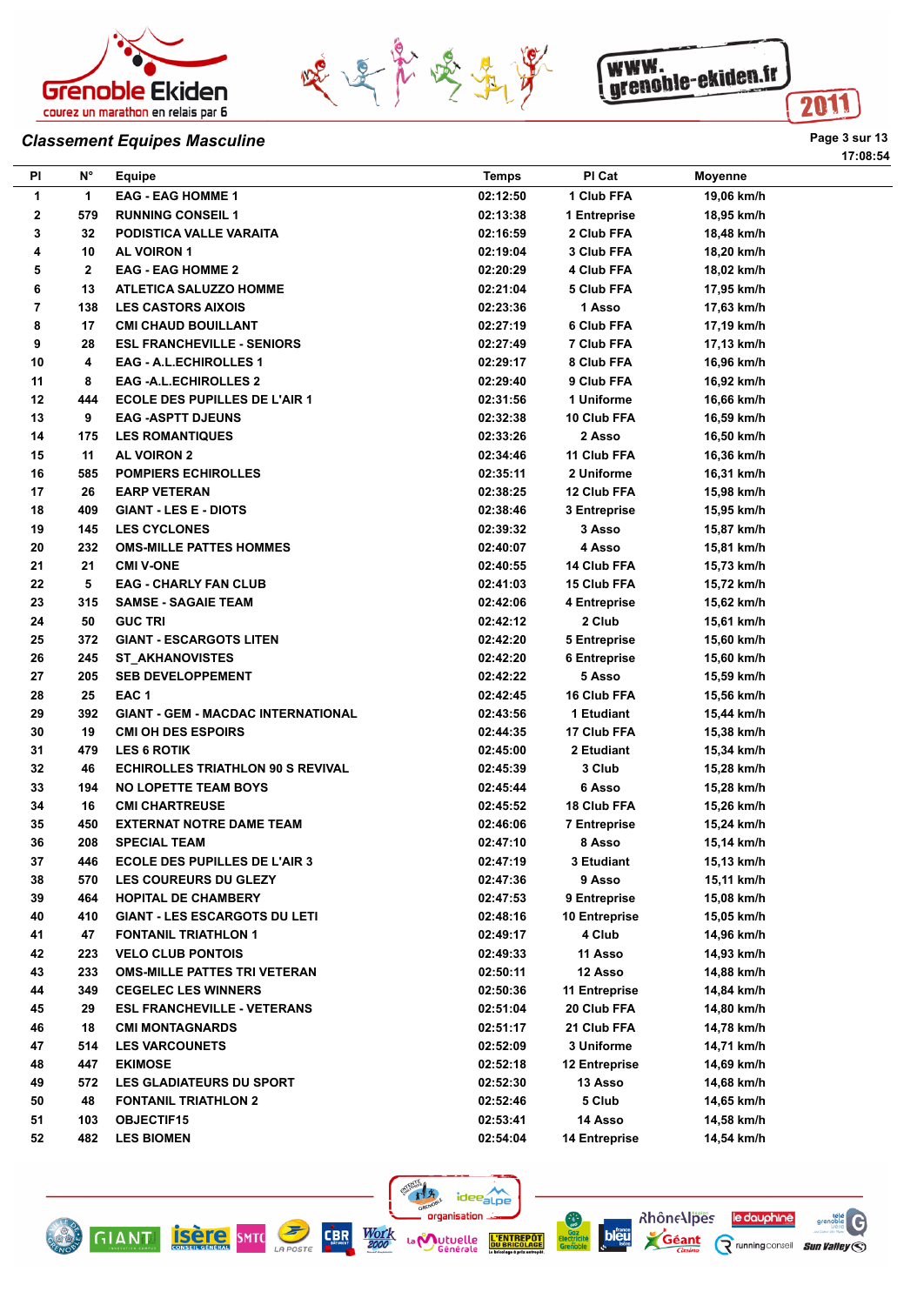





## **Classement Equipes Masculine Page 4 sur 13**

|          |             |                                                                 |              |                             |                | 17:08:54 |
|----------|-------------|-----------------------------------------------------------------|--------------|-----------------------------|----------------|----------|
| ΡI       | $N^{\circ}$ | Equipe                                                          | <b>Temps</b> | PI Cat                      | <b>Moyenne</b> |          |
| 53       | 504         | <b>GIANT - LES NEUTRONS GLYCERINE</b>                           | 02:54:12     | <b>15 Entreprise</b>        | 14,53 km/h     |          |
| 54       | 176         | <b>LES SAVINOIS</b>                                             | 02:54:20     | 15 Asso                     | 14,52 km/h     |          |
| 55       | 327         | <b>LA POSTE - NOIX ET MUSCATS DES COPAINS</b><br><b>D'ABORD</b> | 02:55:42     | 16 Entreprise               | 14,41 km/h     |          |
| 56       | 562         | <b>GEG - LES SIX MULETS</b>                                     | 02:56:39     | 17 Entreprise               | 14,33 km/h     |          |
| 57       | 240         | <b>RACE TEAM THALES</b>                                         | 02:56:52     | <b>18 Entreprise</b>        | 14,31 km/h     |          |
| 58       | 49          | <b>FONTANIL TRIATHLON 3</b>                                     | 02:57:05     | 8 Club                      | 14,30 km/h     |          |
| 59       | 59          | <b>MONT-BLANC TRIATHLON</b>                                     | 02:57:21     | 9 Club                      | 14,28 km/h     |          |
| 60       | 66          | <b>TRIALP MOIRANS</b>                                           | 02:59:01     | 10 Club                     | 14,14 km/h     |          |
| 61       | 41          | <b>COURIR POUR L AAA LYON</b>                                   | 02:59:14     | 11 Club                     | 14,13 km/h     |          |
| 62       | 356         | <b>CORYR</b>                                                    | 02:59:41     | 19 Entreprise               | 14,09 km/h     |          |
| 63       | 231         | <b>OMS - MILLE PATTES TRI SIX</b>                               | 02:59:45     | 18 Asso                     | 14,08 km/h     |          |
| 64       | 407         | <b>GIANT - LES DÉCARBONÉS LE RETOUR</b>                         | 02:59:53     | 20 Entreprise               | 14,07 km/h     |          |
| 65       | 505         | <b>LES ORANGES PRESSES 1</b>                                    | 03:00:06     | 21 Entreprise               | 14,06 km/h     |          |
| 66       | 213         | <b>TEAM POISAT</b>                                              | 03:00:17     | 19 Asso                     | 14,04 km/h     |          |
| 67       | 202         | <b>RESTAURANT LE COUP DE COEUR</b>                              | 03:00:40     | 20 Asso                     | 14,01 km/h     |          |
| 68       | 352         | <b>COLLEGE GERARD PHILIPPE</b>                                  | 03:00:46     | 22 Entreprise               | 14,01 km/h     |          |
| 69       | 89          | <b>CTS RUNNING 2</b>                                            | 03:01:30     | 22 Asso                     | 13,95 km/h     |          |
| 70       | 502         | <b>LES NEUTRINOS</b>                                            | 03:01:43     | 23 Entreprise               | 13.93 km/h     |          |
| 71       | 332         | <b>LA POSTE - TERRAY DISTRI</b>                                 | 03:02:28     |                             | 13,87 km/h     |          |
| 72       | 164         | <b>LES MELTINGS POTES</b>                                       | 03:03:03     | 24 Entreprise<br>25 Asso    |                |          |
| 73       | 316         | <b>SAMSE - SAMSE GAP</b>                                        | 03:03:13     |                             | 13,83 km/h     |          |
|          | 511         | <b>LES TÊTES BRÛLÉES</b>                                        |              | 25 Entreprise<br>4 Uniforme | 13,82 km/h     |          |
| 74<br>75 | 101         | <b>FIDENTI ANIMO I</b>                                          | 03:03:17     | 26 Asso                     | 13,81 km/h     |          |
| 76       | 132         | <b>LES 6 MINCES</b>                                             | 03:03:37     | 27 Asso                     | 13,79 km/h     |          |
| 77       | 229         | OMS - MILLE ET DOUZE PATTES TRI                                 | 03:03:50     | 28 Asso                     | 13,77 km/h     |          |
|          |             | AVÉ NORBIÈRE                                                    | 03:03:53     |                             | 13,77 km/h     |          |
| 78<br>79 | 34<br>353   | <b>COMMANDO HUBERT</b>                                          | 03:04:12     | 12 Club                     | 13,74 km/h     |          |
|          | 534         |                                                                 | 03:04:34     | 27 Entreprise               | 13,72 km/h     |          |
| 80       |             | SIEMENS E T HS G2                                               | 03:04:38     | 28 Entreprise               | 13,71 km/h     |          |
| 81       | 357         | <b>CORYS TESS TEAM</b>                                          | 03:04:41     | 29 Entreprise               | 13,71 km/h     |          |
| 82       | 212         | <b>TEAM EUROPE</b>                                              | 03:05:04     | 29 Asso                     | 13,68 km/h     |          |
| 83       | 411         | <b>GIANT - LES LATINOS</b>                                      | 03:05:24     | 30 Entreprise               | 13,66 km/h     |          |
| 84       | 412         | <b>GIANT - LES ONDES 6MICS</b>                                  | 03:05:54     | 31 Entreprise               | 13,62 km/h     |          |
| 85       | 354         | <b>COMPAGNIE DE CHAUFFAGE</b>                                   | 03:05:56     | 32 Entreprise               | 13.62 km/h     |          |
| 86       | 242         | <b>REG TEAM ROCHEFORT</b>                                       | 03:06:23     | <b>33 Entreprise</b>        | 13,58 km/h     |          |
| 87       | 236         | PAYANT TEAM                                                     | 03:06:33     | 34 Entreprise               | 13,57 km/h     |          |
| 88       | 345         | <b>CBR BATIMENT</b>                                             | 03:06:39     | 35 Entreprise               | 13,56 km/h     |          |
| 89       | 397         | <b>GIANT - KIKITOUR</b>                                         | 03:06:49     | <b>36 Entreprise</b>        | 13,55 km/h     |          |
| 90       | 358         | <b>COTHERM</b>                                                  | 03:07:22     | 37 Entreprise               | 13.51 km/h     |          |
| 91       | 241         | <b>REG TEAM DUMONT</b>                                          | 03:07:34     | 38 Entreprise               | 13,50 km/h     |          |
| 92       | 390         | <b>GIANT - GEM - LES TRAINES-SAVATES</b>                        | 03:07:55     | 40 Entreprise               | 13,47 km/h     |          |
| 93       | 551         | <b>THALAPIX</b>                                                 | 03:07:59     | 41 Entreprise               | 13,47 km/h     |          |
| 94       | 526         | <b>MENTOR GRAPHICS</b>                                          | 03:08:26     | 42 Entreprise               | 13,44 km/h     |          |
| 95       | 30          | <b>ESSM ATHLÉ</b>                                               | 03:09:05     | 25 Club FFA                 | 13,39 km/h     |          |
| 96       | 286         | NINON SOLEIL - 23 LYCEE E HERRIOT VOIRON                        | 03:09:10     | 34 Asso                     | 13,38 km/h     |          |
| 97       | 265         | <b>WATTOUS</b>                                                  | 03:09:24     | 45 Entreprise               | 13,37 km/h     |          |
| 98       | 289         | NINON SOLEIL - 26 ASCOL U17                                     | 03:09:31     | 35 Asso                     | 13,36 km/h     |          |
| 99       | 23          | <b>DECINES MEYZIEU ATHLETHISME</b>                              | 03:09:31     | 26 Club FFA                 | 13,36 km/h     |          |
| 100      | 272         | <b>ALLERA</b>                                                   | 03:09:35     | 46 Entreprise               | 13,35 km/h     |          |
| 101      | 35          | C <sub>2</sub> S                                                | 03:09:48     | 16 Club                     | 13,34 km/h     |          |
| 102      | 520         | <b>LOCOMOTIVE - LOCOMOM'S</b>                                   | 03:10:29     | 37 Asso                     | 13,29 km/h     |          |
| 103      | 141         | LES CORDIER JUGE ET FLIC                                        | 03:11:24     | 40 Asso                     | 13,23 km/h     |          |
| 104      | 155         | <b>LES HOMMES</b>                                               | 03:12:09     | 43 Asso                     | 13,18 km/h     |          |





**bleu** 



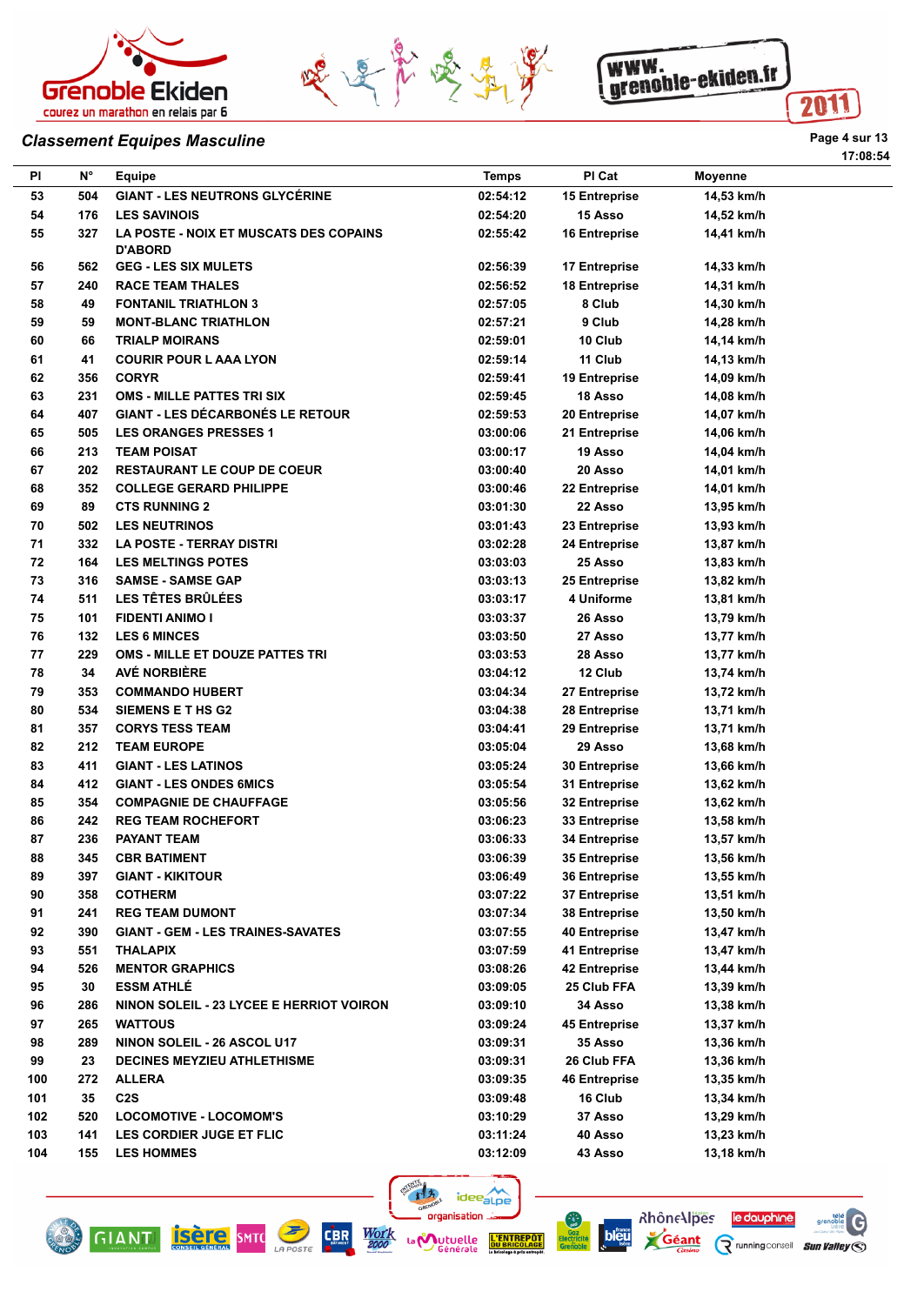



**Pl N° Equipe Temps Pl Cat Moyenne 105 451 FERMAT 03:12:10 47 Entreprise 13,17 km/h**



#### **Classement Equipes Masculine Page 1 Structure 13**

| 106 | 100 | <b>FIASCO TEAM</b>                           | 03:12:54 | 44 Asso              | 13,12 km/h |
|-----|-----|----------------------------------------------|----------|----------------------|------------|
| 107 | 374 | <b>GIANT - ESRF LES 6 MULES TANNEES</b>      | 03:13:14 | <b>48 Entreprise</b> | 13,10 km/h |
| 108 | 310 | <b>NINON SOLEIL 19</b>                       | 03:13:15 | 45 Asso              | 13,10 km/h |
| 109 | 91  | <b>DAHU NOIX</b>                             | 03:13:25 | 46 Asso              | 13,09 km/h |
| 110 | 544 | SOPRA - LE LIEVRE ET LA TORTUE               | 03:13:57 | 50 Entreprise        | 13,05 km/h |
| 111 | 429 | <b>GIANT - THE A &amp; TEAM</b>              | 03:14:00 | 51 Entreprise        | 13,05 km/h |
| 112 | 454 | <b>GIANT - FLYING ELECTRONS</b>              | 03:14:04 | 52 Entreprise        | 13,05 km/h |
| 113 | 128 | <b>L'EKI N'EN VEUT</b>                       | 03:14:08 | 47 Asso              | 13,04 km/h |
| 114 | 549 | <b>TEAM MENDEZ -MATSPORT</b>                 | 03:14:16 | 53 Entreprise        | 13,03 km/h |
| 115 | 432 | <b>GIANT - VA PIANO</b>                      | 03:14:30 | 55 Entreprise        | 13,02 km/h |
| 116 | 254 | ST LES COUREURS DE JUPON                     | 03:14:41 | 57 Entreprise        | 13,00 km/h |
| 117 | 426 | <b>GIANT - SINISTER SIX</b>                  | 03:15:11 | 58 Entreprise        | 12,97 km/h |
| 118 | 540 | SOCIÉTÉ GÉNÉRALE                             | 03:15:34 | 59 Entreprise        | 12,95 km/h |
| 119 | 243 | <b>RSI</b>                                   | 03:15:40 | 60 Entreprise        | 12,94 km/h |
| 120 | 440 | <b>DAUPHINE LIBERE 2</b>                     | 03:15:54 | 1 Presse             | 12,92 km/h |
| 121 | 521 | <b>M.A VARCES</b>                            | 03:15:58 | 6 Uniforme           | 12,92 km/h |
| 122 | 408 | <b>GIANT - LES DÉMOLISSEURS DE L'EXTRÊME</b> | 03:16:02 | 62 Entreprise        | 12,91 km/h |
| 123 | 398 | <b>GIANT - LA BANDE PASSANTE</b>             | 03:16:06 | 63 Entreprise        | 12,91 km/h |
| 124 | 516 | <b>LES ZIMZIMS</b>                           | 03:16:07 | 64 Entreprise        | 12,91 km/h |
| 125 | 493 | <b>LES E F DÉPOTENT</b>                      | 03:16:17 | 65 Entreprise        | 12,90 km/h |
| 126 | 71  | <b>ASPA PIGNOUFS</b>                         | 03:16:35 | 53 Asso              | 12,88 km/h |
| 127 | 427 | <b>GIANT - SPHYDERS</b>                      | 03:16:52 | 66 Entreprise        | 12,86 km/h |
| 128 | 248 | <b>ST_COURSFORREST</b>                       | 03:17:07 | 67 Entreprise        | 12,84 km/h |
| 129 | 263 | <b>VINAY MAT</b>                             | 03:17:14 | 68 Entreprise        | 12,84 km/h |
| 130 | 80  | CDSA 38                                      | 03:17:17 | 54 Asso              | 12,83 km/h |
| 131 | 156 | <b>LES INVINCIBLES</b>                       | 03:17:26 | 57 Asso              | 12,82 km/h |
| 132 | 590 | <b>TOTAL - RUNNING SMH</b>                   | 03:17:34 | <b>70 Entreprise</b> | 12,81 km/h |
| 133 | 75  | <b>BAD GONES BELLEDONNE</b>                  | 03:17:40 | 59 Asso              | 12,81 km/h |
| 134 | 501 | <b>LES JOYEUX DRILLES DE LA MDJ</b>          | 03:18:01 | 8 Etudiant           | 12,79 km/h |
| 135 | 330 | <b>LA POSTE - QUINQUATEAM</b>                | 03:18:13 | <b>73 Entreprise</b> | 12,77 km/h |
| 136 | 395 | <b>GIANT - ILL 2</b>                         | 03:18:19 | <b>75 Entreprise</b> | 12,77 km/h |
| 137 | 215 | <b>TEAM SWING</b>                            | 03:19:28 | 64 Asso              | 12,69 km/h |
| 138 | 279 | <b>AUTOMATIQUE INDUSTRIE</b>                 | 03:19:39 | 80 Entreprise        | 12,68 km/h |
| 139 | 105 | <b>GIANT - LES POTATOMA</b>                  | 03:19:48 | 65 Asso              | 12,67 km/h |
| 140 | 313 | <b>SAMSE - EDB SMH</b>                       | 03:19:59 | 82 Entreprise        | 12,66 km/h |
| 141 | 133 | <b>LES 6PHONES DU 6CLO</b>                   | 03:20:00 | 66 Asso              | 12,66 km/h |
| 142 | 150 | <b>LES ENTRE CÔTES</b>                       | 03:20:01 | 67 Asso              | 12,66 km/h |
| 143 | 480 | <b>LES ALL CATS</b>                          | 03:20:08 | 83 Entreprise        | 12,65 km/h |
| 144 | 81  | <b>CHAUD PATATE</b>                          | 03:20:11 | 69 Asso              | 12,65 km/h |
| 145 | 92  | <b>DOODLEBUGS</b>                            | 03:20:13 | 70 Asso              | 12,64 km/h |
| 146 | 404 | <b>GIANT - LES COUREURS IMMOBILES</b>        | 03:20:20 | 87 Entreprise        | 12,64 km/h |
| 147 | 160 | <b>LES LIONS D AFRIQUE</b>                   | 03:20:28 | 73 Asso              | 12,63 km/h |
| 148 | 443 | <b>E2V SEMICONDUCTORS</b>                    | 03:20:40 | 89 Entreprise        | 12,62 km/h |
| 149 | 531 | <b>SEST</b>                                  | 03:20:46 | 10 Etudiant          | 12,61 km/h |
| 150 | 266 | <b>ZE BORFIGUE TEAM</b>                      | 03:20:55 | 90 Entreprise        | 12,60 km/h |
| 151 | 525 | <b>MEMEPASPEUR</b>                           | 03:20:56 | 91 Entreprise        | 12,60 km/h |
| 152 | 403 | <b>GIANT - LES COTES ROTIES</b>              | 03:21:02 | 93 Entreprise        | 12,59 km/h |
| 153 | 244 | <b>RUNNING TEAM PHOTOWEB</b>                 | 03:21:07 | 94 Entreprise        | 12,59 km/h |
| 154 | 350 | <b>CIC ORIO</b>                              | 03:21:31 | 95 Entreprise        | 12,56 km/h |
| 155 | 322 | LA POSTE - CHAVANT EQUIPE 1                  | 03:22:16 | 96 Entreprise        | 12,52 km/h |
| 156 | 251 | <b>ST_FAUSSES FOULÉES</b>                    | 03:22:30 | 98 Entreprise        | 12,50 km/h |
|     |     |                                              |          |                      |            |





**GIANT ISETE** SMTC





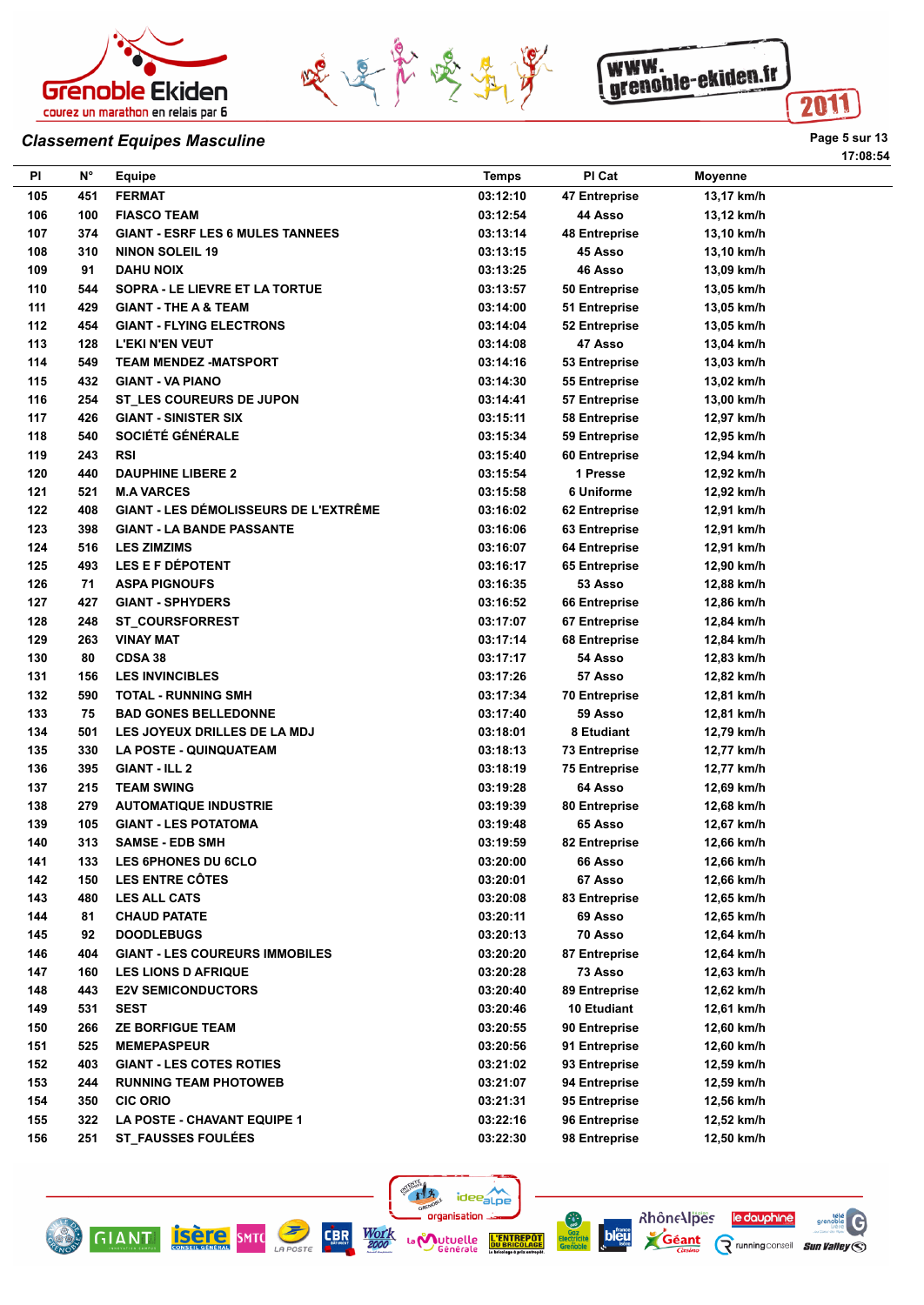





## **Classement Equipes Masculine Page 6 sur 13**

| ΡI         | $N^{\circ}$ | <b>Equipe</b>                                                        | <b>Temps</b> | PI Cat                | <b>Moyenne</b>           |
|------------|-------------|----------------------------------------------------------------------|--------------|-----------------------|--------------------------|
|            | 386         |                                                                      | 03:22:30     | 12 Etudiant           |                          |
| 157        | 537         | <b>GIANT - GEM - LE BARATHON</b><br><b>SIEMENS TIG HAVE ENERGY 1</b> | 03:22:56     | 102 Entreprise        | 12,50 km/h<br>12,48 km/h |
| 158<br>159 | 337         | <b>GENDARMERIE NATIONALE -LES BLEUS DE</b>                           | 03:22:59     | 11 Uniforme           | 12,47 km/h               |
|            |             | <b>SEYSSINET</b>                                                     |              |                       |                          |
| 160        | 517         | <b>LFCM</b>                                                          | 03:23:34     | 105 Entreprise        | 12,44 km/h               |
| 161        | 351         | <b>CIC-JET</b>                                                       | 03:24:24     | 111 Entreprise        | 12,39 km/h               |
| 162        | 258         | <b>VERITHLON</b>                                                     | 03:24:25     | 112 Entreprise        | 12,38 km/h               |
| 163        | 365         | <b>GIANT - BRAK6</b>                                                 | 03:24:43     | 113 Entreprise        | 12,37 km/h               |
| 164        | 367         | <b>GIANT - C5 FOREVER ?!</b>                                         | 03:24:54     | 115 Entreprise        | 12,36 km/h               |
| 165        | 533         | <b>SIEMENS E T HS 1</b>                                              | 03:25:01     | 116 Entreprise        | 12,35 km/h               |
| 166        | 561         | <b>GEG - LES SIX CLOCHES</b>                                         | 03:25:10     | 117 Entreprise        | 12,34 km/h               |
| 167        | 587         | <b>GIANT -SIONA</b>                                                  | 03:25:20     | 118 Entreprise        | 12,33 km/h               |
| 168        | 335         | <b>GENDARMERIE NATIONALE - BR GRENOBLE</b>                           | 03:25:20     | 12 Uniforme           | 12,33 km/h               |
| 169        | 333         | <b>FRANCE BLEU ISERE</b>                                             | 03:25:40     | 2 Presse              | 12,31 km/h               |
| 170        | 278         | <b>GIANT - ARTEZART</b>                                              | 03:26:07     | 122 Entreprise        | 12,28 km/h               |
| 171        | 564         | <b>GENDARMERIE NATIONALE - EDSR</b>                                  | 03:26:08     | 13 Uniforme           | 12,28 km/h               |
| 172        | 76          | <b>BAOBAB</b>                                                        | 03:26:09     | 88 Asso               | 12,28 km/h               |
| 173        | 51          | <b>GYM SPORTSCO SEYSSINS</b>                                         | 03:26:18     | 23 Club               | 12,27 km/h               |
| 174        | 375         | <b>GIANT - ESRF LES PENEUX</b>                                       | 03:26:34     | 125 Entreprise        | 12,26 km/h               |
| 175        | 102         | <b>FLOWERPOWER</b>                                                   | 03:26:45     | 92 Asso               | 12,25 km/h               |
| 176        | 318         | <b>SAMSE - AIX AND CO</b>                                            | 03:26:53     | 127 Entreprise        | 12,24 km/h               |
| 177        | 389         | <b>GIANT - GEM - LES GROS NOBLES</b>                                 | 03:26:56     | 128 Entreprise        | 12,23 km/h               |
| 178        | 518         | <b>LITEC</b>                                                         | 03:27:25     | 129 Entreprise        | 12,21 km/h               |
| 179        | 560         | <b>MAIRIE D ECHIROLLES</b>                                           | 03:27:29     | 130 Entreprise        | 12,20 km/h               |
| 180        | 583         | <b>GEANT CASINO 1</b>                                                | 03:27:30     | 131 Entreprise        | 12,20 km/h               |
|            | 414         | <b>GIANT - LES PINGOUINS GRIVES</b>                                  | 03:28:01     |                       |                          |
| 181        | 224         |                                                                      |              | 135 Entreprise        | 12,17 km/h               |
| 182        |             | <b>VERISLOW</b>                                                      | 03:28:06     | 97 Asso               | 12,17 km/h               |
| 183        | 546         | <b>GENDARMERIE NATIONALE - SR GRENOBLE LES</b><br><b>BAKALAS</b>     | 03:28:12     | <b>14 Uniforme</b>    | 12,16 km/h               |
| 184        | 253         | <b>ST_LES 6 CO-PATTES</b>                                            | 03:28:14     | 136 Entreprise        | 12,16 km/h               |
| 185        | 190         | <b>MIXÂGES</b>                                                       | 03:28:22     | 98 Asso               | 12,15 km/h               |
| 186        | 422         | <b>GIANT - PERRINE ET LES GARS LENTS</b>                             | 03:28:46     | 141 Entreprise        | 12,13 km/h               |
| 187        | 297         | <b>NINON SOLEIL - 13 BILIEU</b>                                      | 03:29:10     | 102 Asso              | 12,10 km/h               |
| 188        | 93          | <b>STEPHANE 1</b>                                                    | 03:29:20     | 103 Asso              | 12,09 km/h               |
| 189        | 271         | AL CONSTELLIUM                                                       | 03:29:25     | <b>145 Entreprise</b> | 12,09 km/h               |
| 190        | 72          | <b>ASPA RETAM</b>                                                    | 03:30:00     | 105 Asso              | 12,06 km/h               |
| 191        | 588         | <b>LES CURLES</b>                                                    | 03:30:15     | 106 Asso              | 12,04 km/h               |
| 192        | 334         | <b>GENDARMERIE NATIONALE - BRIGADE DE ST</b><br><b>EGREVE</b>        | 03:30:23     | 15 Uniforme           | 12,03 km/h               |
| 193        | 371         | <b>GIANT - ERSF MUNLIGHT</b>                                         | 03:30:35     | <b>147 Entreprise</b> | 12,02 km/h               |
| 194        | 119         | <b>LA COACHÉE</b>                                                    | 03:30:36     | 107 Asso              | 12,02 km/h               |
| 195        | 256         | ST_SÉYÉDMERATTARPER`                                                 | 03:30:44     | 149 Entreprise        | 12,01 km/h               |
| 196        | 295         | NINON SOLEIL - 11 BILIEU                                             | 03:31:24     | 113 Asso              | 11,98 km/h               |
| 197        | 456         | <b>GENTIANE</b>                                                      | 03:31:49     | <b>154 Entreprise</b> | 11,95 km/h               |
| 198        | 468         | INGEROP - E - TRAM - TEAM                                            | 03:31:54     | <b>155 Entreprise</b> | 11,95 km/h               |
| 199        | 166         | <b>LES NERVOUS BREAKDOWN</b>                                         | 03:31:57     | 117 Asso              | 11,94 km/h               |
| 200        | 421         | <b>GIANT - OU BIEN</b>                                               | 03:32:01     | <b>157 Entreprise</b> | 11,94 km/h               |
| 201        | 568         | <b>ENDURANCE SHOP</b>                                                | 03:32:29     | 160 Entreprise        | 11,91 km/h               |
| 202        | 441         | <b>DREAM TEAM</b>                                                    | 03:32:30     | 161 Entreprise        | 11,91 km/h               |
| 203        | 159         | <b>LES KINÉTOQUÉS</b>                                                | 03:33:22     | 124 Asso              | 11,87 km/h               |
| 204        | 346         | <b>CEGELEC BABACOOL</b>                                              | 03:34:19     | 167 Entreprise        | 11,81 km/h               |
| 205        | 165         | <b>LES MOUS DU GENOU</b>                                             | 03:34:55     | 132 Asso              | 11,78 km/h               |
| 206        | 151         | <b>LES EXPERTS DU KAMA'S</b>                                         | 03:35:11     | 133 Asso              | 11,77 km/h               |
|            |             |                                                                      |              |                       |                          |

 $r|z$ 

La **Mutuelle** 

ideealpe organisation ...

**L'ENTF**<br>DU BRIC







le dauphine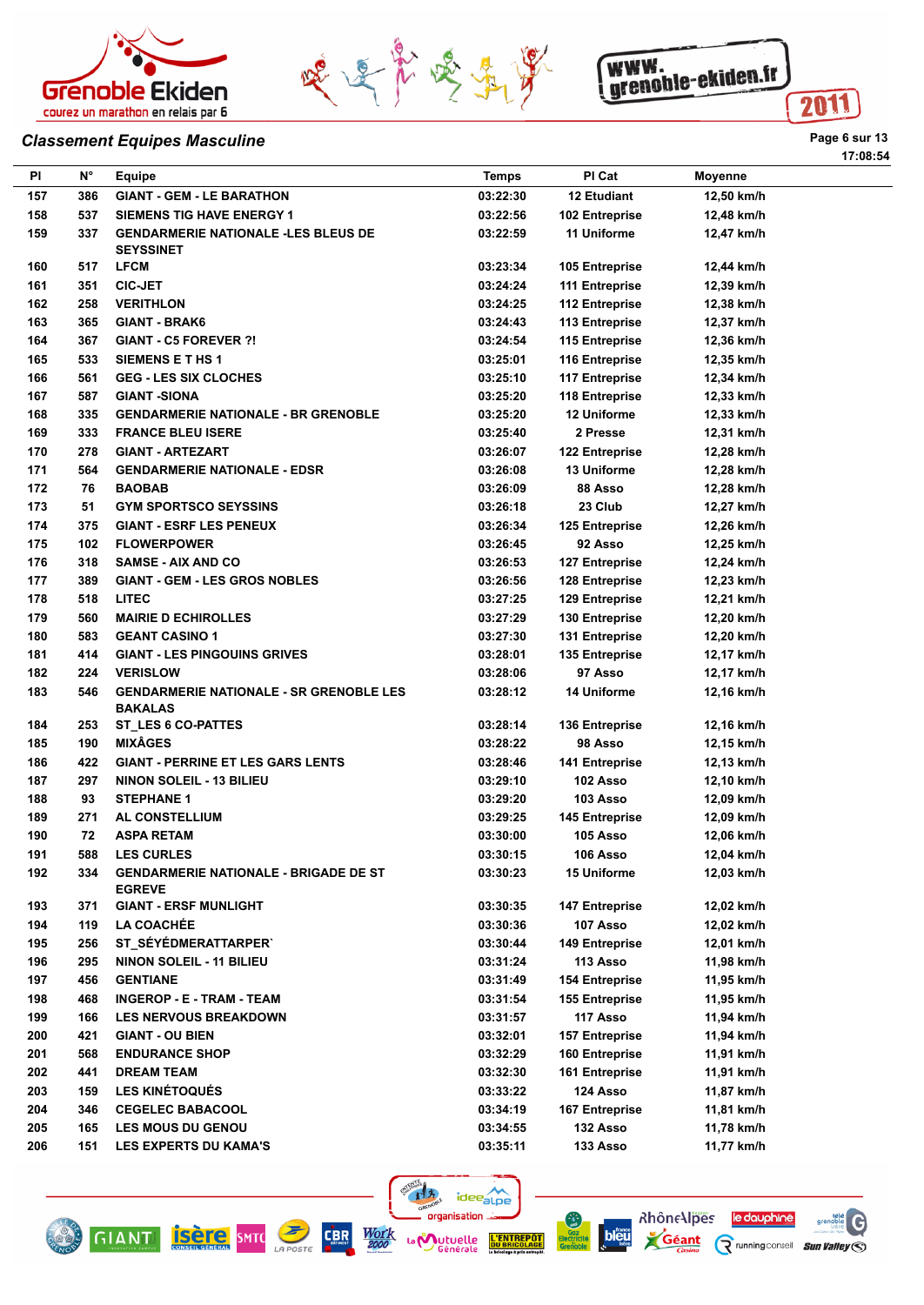





# **Classement Equipes Masculine Page 7 sur 13**

| nЯ<br>c<br>۰,<br>٧<br>۰, |  |
|--------------------------|--|
|--------------------------|--|

| <b>PI</b> | $N^{\circ}$ | Equipe                               | <b>Temps</b> | PI Cat         | <b>Movenne</b> |
|-----------|-------------|--------------------------------------|--------------|----------------|----------------|
| 207       | 173         | <b>LES PIZZAS VOLANTES</b>           | 03:35:13     | 134 Asso       | 11,76 km/h     |
| 208       | 417         | <b>GIANT - LILIAN</b>                | 03:35:33     | 172 Entreprise | 11,75 km/h     |
| 209       | 94          | <b>STEPHANE 2</b>                    | 03:36:08     | 138 Asso       | 11,71 km/h     |
| 210       | 538         | <b>SIEMENS TIG HAVE ENERGY 2</b>     | 03:36:38     | 177 Entreprise | 11,69 km/h     |
| 211       | 122         | <b>LA PUNCHÉE</b>                    | 03:37:07     | 140 Asso       | 11,66 km/h     |
| 212       | 571         | <b>JUST IN TIME</b>                  | 03:38:14     | 185 Entreprise | 11,60 km/h     |
| 213       | 300         | <b>NINON SOLEIL - 16 OYEU</b>        | 03:38:38     | 141 Asso       | 11,58 km/h     |
| 214       | 191         | <b>MOPECC</b>                        | 03:39:19     | 146 Asso       | 11,54 km/h     |
| 215       | 312         | <b>SAMSE - E-BRICO.FR</b>            | 03:41:08     | 197 Entreprise | 11,45 km/h     |
| 216       | 324         | LA POSTE - LA SIXTEAR 1              | 03:42:13     | 201 Entreprise | 11,39 km/h     |
| 217       | 577         | <b>SAMSE - LES STROUMFS</b>          | 03:42:39     | 202 Entreprise | 11,37 km/h     |
| 218       | 249         | ST DERNIER ACHETE DES PIEDS          | 03:43:19     | 204 Entreprise | 11,34 km/h     |
| 219       | 434         | <b>GIANT- COPIL GIANT</b>            | 03:43:31     | 205 Entreprise | 11,33 km/h     |
| 220       | 430         | <b>GIANT - UNKNOWN RACING TEAM 1</b> | 03:44:21     | 210 Entreprise | 11,28 km/h     |
| 221       | 523         | <b>MEKA TEAM III</b>                 | 03:44:37     | 212 Entreprise | 11,27 km/h     |
| 222       | 559         | <b>GIANT - VEILLEURS DE L AIR</b>    | 03:45:59     | 217 Entreprise | 11,20 km/h     |
| 223       | 368         | <b>GIANT - CEA - STI</b>             | 03:48:10     | 224 Entreprise | 11,10 km/h     |
| 224       | 541         | <b>SOLAR</b>                         | 03:48:12     | 226 Entreprise | 11,09 km/h     |
| 225       | 535         | <b>SIEMENS SERVICE SE</b>            | 03:48:48     | 231 Entreprise | 11,07 km/h     |
| 226       | 247         | ST CA MONTE EN PRESSION              | 03:49:37     | 234 Entreprise | 11,03 km/h     |
| 227       | 527         | <b>SANS ENTRAÎNEMENT</b>             | 03:51:03     | 238 Entreprise | 10.96 km/h     |
| 228       | 225         | <b>VERY COCO TEAM</b>                | 03:54:28     | 183 Asso       | 10,80 km/h     |
| 229       | 431         | <b>GIANT - UNKNOWN RACING TEAM 2</b> | 03:56:03     | 245 Entreprise | 10.73 km/h     |
| 230       | 338         | <b>TELEGRENOBLE 1</b>                | 04:00:48     | 4 Presse       | 10.51 km/h     |
| 231       | 566         | <b>SCHNEIDER - LV ONE</b>            | 04:02:37     | 257 Entreprise | 10.43 km/h     |

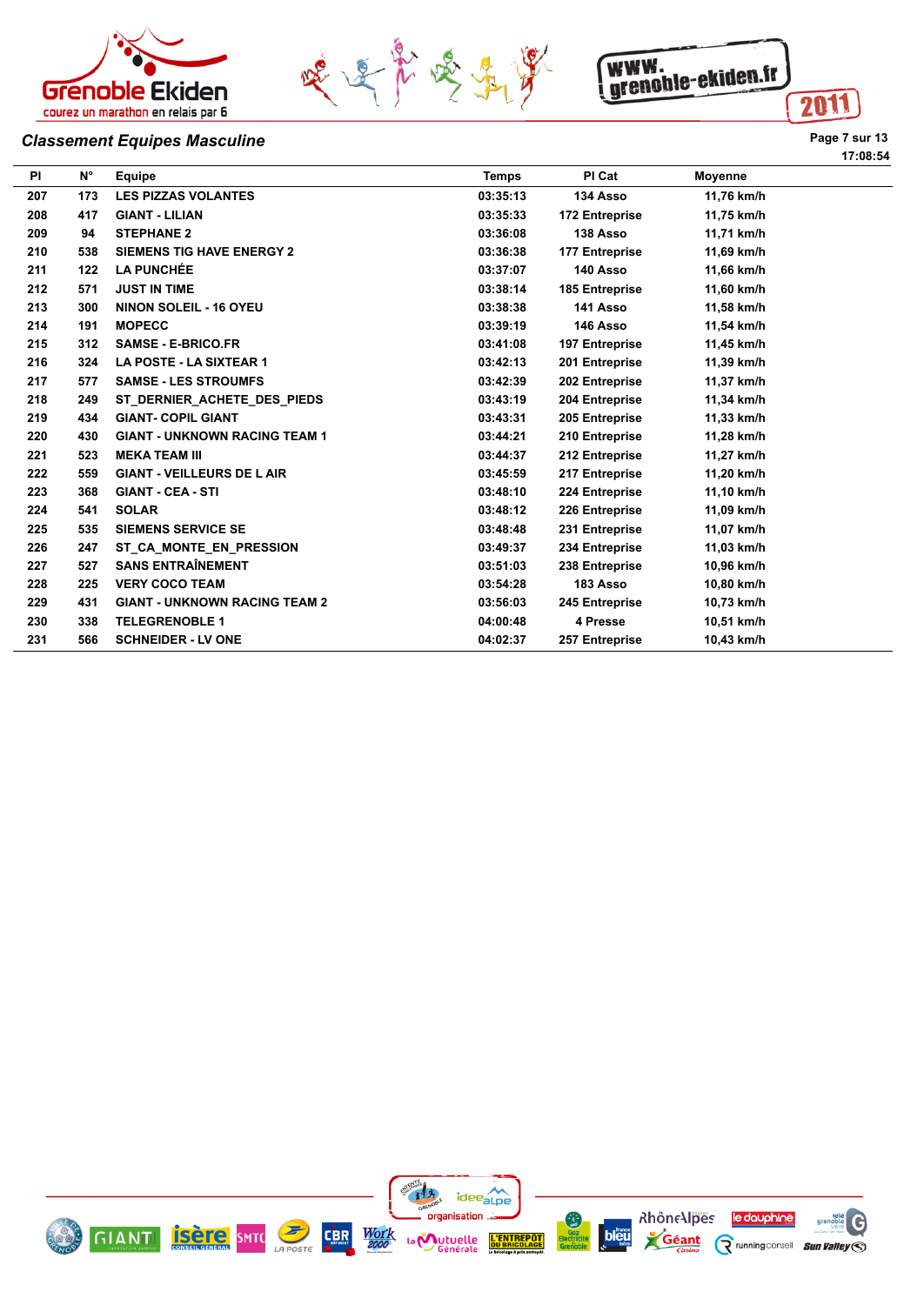





## **Classement Equipes Mixte Page 8 sur 13**

| ΡI          | N°  | Equipe                                                            | <b>Temps</b> | PI Cat               | <b>Moyenne</b> |  |
|-------------|-----|-------------------------------------------------------------------|--------------|----------------------|----------------|--|
| 1           | 63  | <b>TEAM BOBO-ZEDE</b>                                             | 02:39:36     | 1 Club               | 15,86 km/h     |  |
| $\mathbf 2$ | 581 | <b>ZE CREW MAGNON</b>                                             | 02:47:03     | 7 Asso               | 15,16 km/h     |  |
| 3           | 567 | <b>3 D TRAIL ENDURANCE SHOP</b>                                   | 02:47:12     | 8 Entreprise         | 15,14 km/h     |  |
| 4           | 378 | <b>GIANT - GEM - BASTILLE RUNNING TI</b>                          | 02:48:10     | 4 Etudiant           | 15,05 km/h     |  |
| 5           | 143 | <b>LES COURSTOUJOURS</b>                                          | 02:48:50     | 10 Asso              | 15,00 km/h     |  |
| 6           | 364 | <b>GIANT - BIOMEGAMIX</b>                                         | 02:53:10     | <b>13 Entreprise</b> | 14,62 km/h     |  |
| 7           | 45  | <b>ECHIROLLES MIXTEAM</b>                                         | 02:53:22     | 6 Club               | 14,60 km/h     |  |
| 8           | 88  | <b>CTS RUNNING</b>                                                | 02:58:24     | 16 Asso              | 14,19 km/h     |  |
| 9           | 199 | <b>PERRIER &amp; BOYZ</b>                                         | 02:58:51     | 17 Asso              | 14,16 km/h     |  |
| 10          | 299 | NINON SOLEIL - 15 ST VERAND                                       | 03:01:12     | 21 Asso              | 13,97 km/h     |  |
| 11          | 90  | <b>CTS RUNNING 3</b>                                              | 03:01:57     | 23 Asso              | 13,91 km/h     |  |
| 12          | 211 | <b>TEAM EASY-WAY</b>                                              | 03:02:12     | 24 Asso              | 13,90 km/h     |  |
| 13          | 319 | LA METRO - EQUIPE MIXTE SMTC 2                                    | 03:04:15     | 26 Entreprise        | 13,74 km/h     |  |
| 14          | 64  | <b>TEAM EAG 88</b>                                                | 03:06:04     | 13 Club              | 13,61 km/h     |  |
| 15          | 210 | <b>TEAM EAC LOISIR</b>                                            | 03:06:16     | 30 Asso              | 13,59 km/h     |  |
| 16          | 491 | <b>LES DEBARQUES 93 RAM MIXTE</b>                                 | 03:06:24     | 5 Uniforme           | 13,58 km/h     |  |
| 17          | 56  | <b>LES MATHEYSINS</b>                                             | 03:06:33     | 14 Club              | 13,57 km/h     |  |
| 18          | 183 | <b>LES VIEUX TIBIAS</b>                                           | 03:07:26     | 31 Asso              | 13,51 km/h     |  |
| 19          | 6   | <b>EAG - EXPLOSIF ASPTT TEAM</b>                                  | 03:07:27     | 24 Club FFA          | 13,51 km/h     |  |
| 20          | 524 | <b>MÊME PAS CAP</b>                                               | 03:07:40     | 39 Entreprise        | 13,49 km/h     |  |
| 21          | 373 | <b>GIANT - ESRF GIANT TEAM SPIRIT</b>                             | 03:08:47     | 43 Entreprise        | 13,41 km/h     |  |
| 22          | 219 |                                                                   |              | 32 Asso              |                |  |
|             |     | <b>TORTUESEXPRESS</b><br><b>HARD HEALTH ANGELS RUNNING DREAM</b>  | 03:08:50     |                      | 13,41 km/h     |  |
| 23          | 110 |                                                                   | 03:08:55     | 33 Asso              | 13,40 km/h     |  |
| 24          | 396 | <b>GIANT - INP - PAGORA</b>                                       | 03:09:03     | 44 Entreprise        | 13,39 km/h     |  |
| 25          | 513 | <b>LES TRONCHES</b>                                               | 03:09:41     | 5 Etudiant           | 13,35 km/h     |  |
| 26          | 153 | <b>LES FIERS DE LANS</b>                                          | 03:10:21     | 36 Asso              | 13,30 km/h     |  |
| 27          | 69  | <b>ALE/ST AND WIVES</b>                                           | 03:10:45     | 38 Asso              | 13,27 km/h     |  |
| 28          | 95  | <b>EDV GYM</b>                                                    | 03:11:00     | 39 Asso              | 13,25 km/h     |  |
| 29          | 187 | <b>MARDI AU SAINT CHRISTOPHE</b>                                  | 03:11:48     | 41 Asso              | 13,20 km/h     |  |
| 30          | 68  | <b>ST LES ATHL'ETCH</b>                                           | 03:11:49     | 42 Asso              | 13,20 km/h     |  |
| 31          | 449 | <b>ERDF</b>                                                       | 03:13:31     | 49 Entreprise        | 13,08 km/h     |  |
| 32          | 235 | OT GRENOBLE - PLAYGRENOBLE FAMILY                                 | 03:14:18     | 54 Entreprise        | 13,03 km/h     |  |
| 33          | 498 | <b>LES GREN'AN'LYON</b>                                           | 03:14:18     | 7 Etudiant           | 13,03 km/h     |  |
| 34          | 273 | <b>ALLEZ FONTAINE</b>                                             | 03:14:34     | <b>56 Entreprise</b> | 13,01 km/h     |  |
| 35          | 179 | <b>LES SIX LANCES</b>                                             | 03:14:38     | 48 Asso              | 13,01 km/h     |  |
| 36          | 62  | <b>OMS - LES PATTES BRISEES</b>                                   | 03:14:44     | 18 Club              | 13.00 km/h     |  |
| 37          | 130 | <b>LES 6 AIE</b>                                                  | 03:14:56     | 49 Asso              | 12,99 km/h     |  |
| 38          | 309 | NINON SOLEIL - 1 LES CHAMPAVEC VOUS                               | 03:15:34     | 50 Asso              | 12,95 km/h     |  |
| 39          | 522 | <b>MACHOLAB</b>                                                   | 03:15:43     | 61 Entreprise        | 12,94 km/h     |  |
| 40          | 565 | <b>GENDARMERIE NATIONALE - 38 COMPAGNIE ST</b><br><b>MARCELIN</b> | 03:16:00     | 7 Uniforme           | 12,92 km/h     |  |
| 41          | 186 | <b>MAIAMI FAMILY</b>                                              | 03:16:31     | 52 Asso              | 12,88 km/h     |  |
| 42          | 507 | <b>LES PENIBLES</b>                                               | 03:16:45     | 8 Uniforme           | 12,87 km/h     |  |
| 43          | 539 | <b>SINEQUANON</b>                                                 | 03:17:14     | 69 Entreprise        | 12,84 km/h     |  |
| 44          | 204 | <b>RUN 4 LIFE</b>                                                 | 03:17:19     | 55 Asso              | 12,83 km/h     |  |
| 45          | 86  | <b>COUREURS DE FOLIE</b>                                          | 03:17:23     | 56 Asso              | 12,83 km/h     |  |
| 46          | 67  | USSE - LA BASKET JOYEUSE                                          | 03:17:31     | 19 Club              | 12,82 km/h     |  |
| 47          | 116 | LA BANDE À BABAR                                                  | 03:17:37     | 58 Asso              | 12,81 km/h     |  |
| 48          | 257 | <b>ST_WET WATCHERS</b>                                            | 03:17:45     | <b>71 Entreprise</b> | 12,80 km/h     |  |
| 49          | 228 | <b>X MEN</b>                                                      | 03:18:08     | 60 Asso              | 12,78 km/h     |  |
| 50          | 214 | <b>TEAM POWER RANGERS</b>                                         | 03:18:11     | 61 Asso              | 12,77 km/h     |  |
| 51          | 363 | <b>GIANT - BIOMASSE</b>                                           | 03:18:12     | <b>72 Entreprise</b> | 12,77 km/h     |  |
|             |     |                                                                   |              | 29 Club FFA          |                |  |
| 52          | 24  | EAC 2                                                             | 03:18:14     |                      | 12,77 km/h     |  |







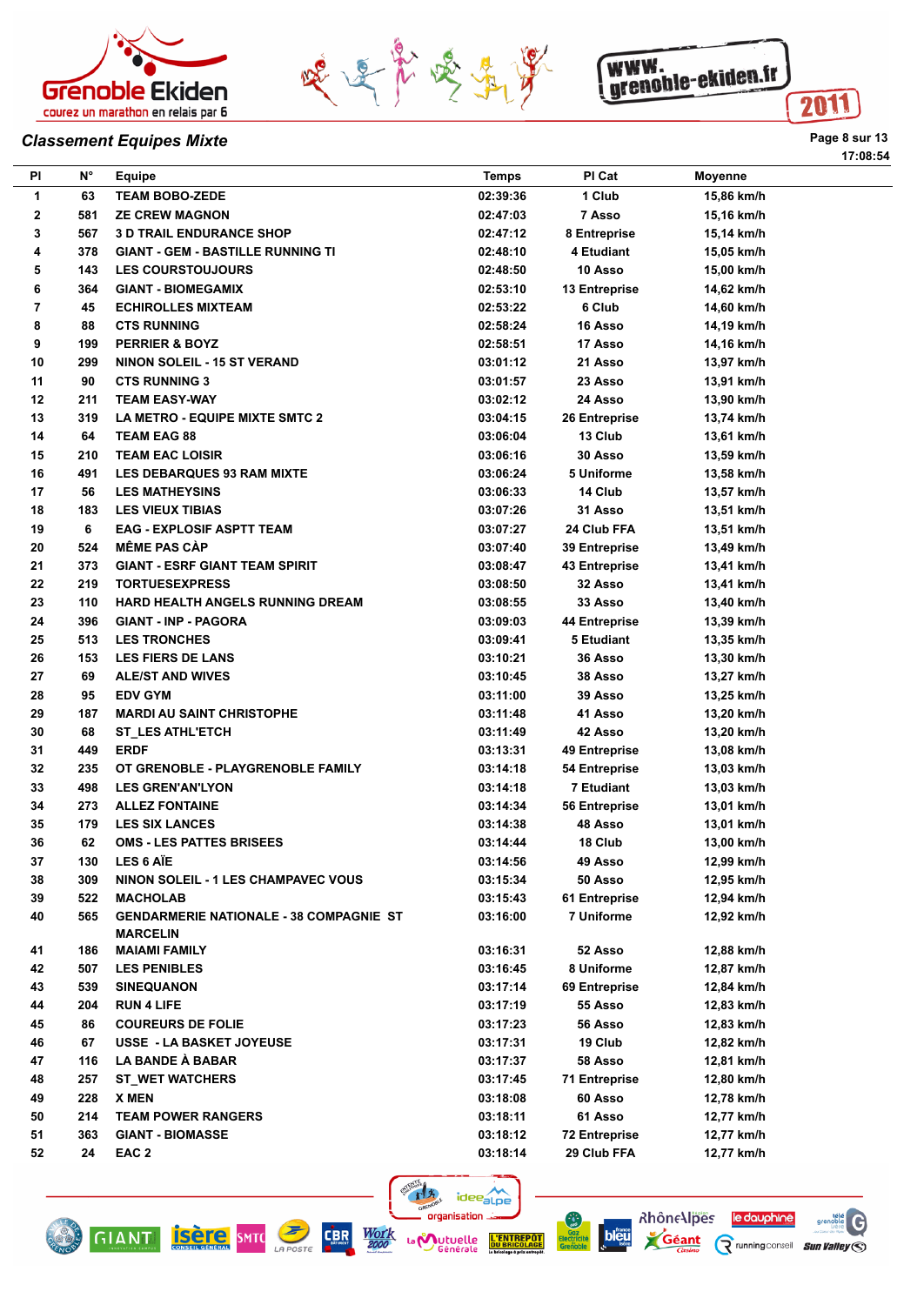





## **Classement Equipes Mixte Page 9 sur 13**

|     |             |                                                |              |                      |            | 17:08:54 |
|-----|-------------|------------------------------------------------|--------------|----------------------|------------|----------|
| PI  | $N^{\circ}$ | Equipe                                         | <b>Temps</b> | PI Cat               | Moyenne    |          |
| 53  | 438         | <b>DALLOZ</b>                                  | 03:18:16     | <b>74 Entreprise</b> | 12,77 km/h |          |
| 54  | 545         | <b>SOPRA - LES EXPERTS</b>                     | 03:18:19     | <b>76 Entreprise</b> | 12,77 km/h |          |
| 55  | 270         | 6'FCOM                                         | 03:18:27     | 77 Entreprise        | 12,76 km/h |          |
| 56  | 255         | ST PAS FACILE !                                | 03:18:36     | <b>78 Entreprise</b> | 12,75 km/h |          |
| 57  | 171         | <b>LES PEUCHÈRES</b>                           | 03:18:55     | 62 Asso              | 12,73 km/h |          |
| 58  | 22          | <b>CMI-LES BRONZES DU ST Q</b>                 | 03:18:57     | 30 Club FFA          | 12,73 km/h |          |
| 59  | 198         | <b>PAS FOLLES LES PATTES</b>                   | 03:19:10     | 63 Asso              | 12,71 km/h |          |
| 60  | 476         | <b>LE CHAMANDIER</b>                           | 03:19:31     | 79 Entreprise        | 12,69 km/h |          |
| 61  | 61          | <b>OMS - GUC TRI MIXTE BIG ONE</b>             | 03:19:32     | 20 Club              | 12,69 km/h |          |
| 62  | 472         | <b>KIKOUR A L'EK'IDR</b>                       | 03:19:54     | 81 Entreprise        | 12,66 km/h |          |
| 63  | 172         | <b>LES PIEDS DE BOIS</b>                       | 03:20:01     | 68 Asso              | 12,66 km/h |          |
| 64  | 589         | <b>LA POSTE - LES FACTEURS</b>                 | 03:20:08     | 84 Entreprise        | 12,65 km/h |          |
| 65  | 489         | <b>LES CODES ANNOTES</b>                       | 03:20:09     | 85 Entreprise        | 12,65 km/h |          |
| 66  | 328         | <b>LA POSTE - PONTCHARRA</b>                   | 03:20:11     | 86 Entreprise        | 12,65 km/h |          |
| 67  | 304         | NINON SOLEIL - 6 LES CHAMPAFAUTYALLER          | 03:20:15     | 71 Asso              | 12,64 km/h |          |
| 68  | 99          | <b>FAMILLE WITH MIXTE</b>                      | 03:20:17     | 72 Asso              | 12,64 km/h |          |
| 69  | 435         | <b>GIANT-HELIOS-ROCK</b>                       | 03:20:23     | 88 Entreprise        | 12,63 km/h |          |
| 70  | 529         | <b>SCIENCES PO MASTER TSD 1</b>                | 03:20:27     | 9 Etudiant           | 12,63 km/h |          |
| 71  | 180         | <b>LES SIX ROSES</b>                           | 03:20:39     | 74 Asso              | 12,62 km/h |          |
| 72  | 503         | <b>LES NEUTRINOS</b>                           | 03:20:57     | <b>11 Etudiant</b>   | 12,60 km/h |          |
| 73  | 336         | <b>GENDARMERIE NATIONALE - SECTION</b>         | 03:21:00     | 9 Uniforme           | 12,60 km/h |          |
|     |             | <b>COMMANDEMENT</b>                            |              |                      |            |          |
| 74  | 387         | <b>GIANT - GEM - LES CHARRIOTS DE BOEUFS</b>   | 03:21:01     | 92 Entreprise        | 12,59 km/h |          |
| 75  | 167         | <b>LES NEUTRINOS</b>                           | 03:21:22     | 75 Asso              | 12,57 km/h |          |
| 76  | 147         | <b>LES DEGLINGOSSES</b>                        | 03:21:28     | 76 Asso              | 12,57 km/h |          |
| 77  | 306         | NINON SOLEIL - 4 LES CHAMPANOUSVOILA           | 03:21:29     | 77 Asso              | 12,57 km/h |          |
| 78  | 113         | НS                                             | 03:21:52     | 78 Asso              | 12,54 km/h |          |
| 79  | 462         | <b>HAGER SECURITY</b>                          | 03:22:17     | 10 Uniforme          | 12,52 km/h |          |
| 80  | 500         | <b>LES IRRESISTIBLES DU MACADAM</b>            | 03:22:22     | 97 Entreprise        | 12,51 km/h |          |
| 81  | 38          | <b>COURIR A SEYSSINS 1</b>                     | 03:22:35     | 22 Club              | 12,50 km/h |          |
| 82  | 455         | <b>FONTAINE</b>                                | 03:22:39     | 99 Entreprise        | 12,49 km/h |          |
| 83  | 320         | <b>LA METRO - LES PRO DE L ASSAINISSEMENT</b>  | 03:22:42     | 100 Entreprise       | 12,49 km/h |          |
| 84  | 362         | <b>GIANT - BIOLOGISTES COUREURS INTRÉPIDES</b> | 03:22:45     | 101 Entreprise       | 12,49 km/h |          |
| 85  | 104         | <b>G.D.R DE COUREUR</b>                        | 03:22:46     | 79 Asso              | 12,49 km/h |          |
| 86  | 120         | <b>LA DREAM TEAM</b>                           | 03:22:54     | 80 Asso              | 12,48 km/h |          |
| 87  | 96          | <b>EKIDEN FOREVER</b>                          | 03:22:59     | 81 Asso              | 12,47 km/h |          |
| 88  | 269         | ZIGO II                                        | 03:23:07     | 103 Entreprise       | 12,46 km/h |          |
| 89  | 530         | <b>SCIENCES PO MASTERS TSD 2</b>               | 03:23:17     | 13 Etudiant          | 12,45 km/h |          |
| 90  | 576         | <b>VILLE D EYBENS</b>                          | 03:23:20     | 104 Entreprise       | 12,45 km/h |          |
| 91  | 146         | <b>LES DAUPHINELES</b>                         | 03:23:35     | 82 Asso              | 12,44 km/h |          |
| 92  | 400         | <b>GIANT - LA SBOUBY TEAM</b>                  | 03:24:07     | 106 Entreprise       | 12,40 km/h |          |
| 93  | 465         | <b>IMPLANT'A FOND UNIQUE</b>                   | 03:24:08     | 107 Entreprise       | 12,40 km/h |          |
| 94  | 499         | <b>LES HAKAS BIEN S'TENIR</b>                  | 03:24:17     | 108 Entreprise       | 12,39 km/h |          |
| 95  | 267         | <b>ZE POPEYE TEAM</b>                          | 03:24:20     | 109 Entreprise       | 12,39 km/h |          |
| 96  | 342         | <b>CAM-CIC</b>                                 | 03:24:24     | 110 Entreprise       | 12,39 km/h |          |
| 97  | 126         | LE PLUS BEAU                                   | 03:24:41     | 83 Asso              | 12,37 km/h |          |
| 98  | 157         | <b>LES JURASSIENS</b>                          | 03:24:51     | 84 Asso              | 12,36 km/h |          |
| 99  | 260         | VILLE DE GRENOBLE CCAS -COS TOUJOURS           | 03:24:52     | 114 Entreprise       | 12,36 km/h |          |
| 100 | 303         | <b>NINON SOLEIL - 7 LES CHAMPADTALEURS</b>     | 03:24:52     | 85 Asso              | 12,36 km/h |          |
| 101 | 280         | <b>BORN TO BE WILD</b>                         | 03:24:56     | 14 Etudiant          | 12,35 km/h |          |
| 102 | 106         | <b>GIÉRES ENFANTS</b>                          | 03:25:06     | 86 Asso              | 12,34 km/h |          |
| 103 | 264         | <b>VITAMIB</b>                                 | 03:25:34     | 119 Entreprise       | 12,32 km/h |          |
| 104 | 308         | NINON SOLEIL - 2 LES CHAMPATOUT'DSUITE         | 03:25:39     | 87 Asso              | 12,31 km/h |          |



**L'ENTF**<br>DU BRIC





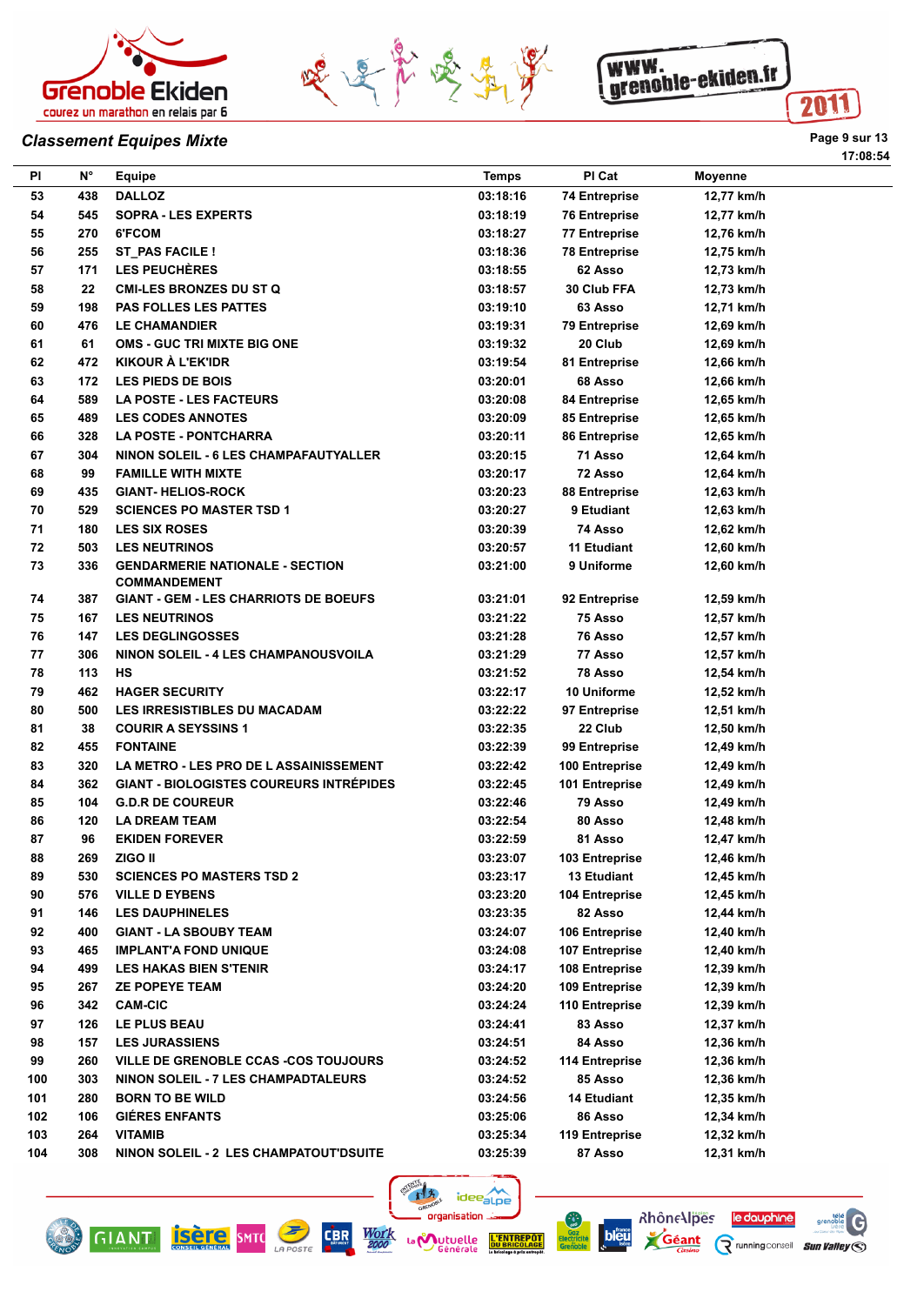





#### **Classement Equipes Mixte Page 10 sur 13**

| PI         | <b>N°</b> | Equipe                                       | <b>Temps</b>         | PI Cat                | <b>Moyenne</b> |
|------------|-----------|----------------------------------------------|----------------------|-----------------------|----------------|
| 105        | 394       | <b>GIANT - GEM-GEM RUNNERS</b>               | 03:25:51             | 120 Entreprise        | 12,30 km/h     |
| 106        | 361       | <b>GIANT - AU DELÀ DU NÉEL</b>               | 03:26:06             | 121 Entreprise        | 12,28 km/h     |
| 107        | 268       | ZIGO I                                       | 03:26:12             | 123 Entreprise        | 12,28 km/h     |
| 108        | 227       | <b>VOLLEYEURS DU DIMANCHE</b>                | 03:26:21             | 89 Asso               | 12,27 km/h     |
| 109        | 276       | ALPES CNAMTS : LES DURS À CUIRE              | 03:26:23             | 124 Entreprise        | 12,27 km/h     |
| 110        | 508       | <b>LES PETITS PAS</b>                        | 03:26:41             | 126 Entreprise        | 12,25 km/h     |
| 111        | 84        | <b>CLÉMENT FAMILY</b>                        | 03:26:41             | 90 Asso               | 12,25 km/h     |
| 112        | 436       | <b>AS ORTF</b>                               | 03:26:42             | 3 Presse              | 12,25 km/h     |
| 113        | 185       | <b>LOS FRANCHUTES</b>                        | 03:26:42             | 91 Asso               | 12,25 km/h     |
| 114        | 125       | <b>LA VIFFOISE</b>                           | 03:26:51             | 93 Asso               | 12,24 km/h     |
| 115        | 307       | <b>NINON SOLEIL - 3 LES CHAMPAPOURTOUS</b>   | 03:26:53             | 94 Asso               | 12,24 km/h     |
| 116        | 457       | <b>GREEN BEE</b>                             | 03:27:19             | <b>16 Etudiant</b>    | 12,21 km/h     |
| 117        | 7         | <b>EAG - GOFFIO'S TEAM</b>                   | 03:27:20             | 31 Club FFA           | 12,21 km/h     |
| 118        | 556       | TOTAL - PLUS LOIN AVEC UN PLEIN TOTAL        | 03:27:33             | 133 Entreprise        | 12,20 km/h     |
| 119        | 117       | <b>LA BANDE A DEDE</b>                       | 03:27:43             | 95 Asso               | 12,19 km/h     |
| 120        | 550       | <b>TEISSEIRE TEAM</b>                        | 03:27:55             | 134 Entreprise        | 12,18 km/h     |
| 121        | 287       | NINON SOLEIL - 24 LYCEE E HERRIOT            | 03:28:01             | 96 Asso               | 12,17 km/h     |
| 122        | 486       | <b>LES BLEUS</b>                             | 03:28:23             | <b>17 Etudiant</b>    | 12,15 km/h     |
| 123        | 261       | <b>VILLE DE GRENOBLE CCAS - DE L ENERGIE</b> | 03:28:23             | 137 Entreprise        | 12,15 km/h     |
|            |           | <b>POSITIVE</b>                              |                      |                       |                |
| 124        | 406       | <b>GIANT - LES CYCLONES</b>                  | 03:28:26             | <b>138 Entreprise</b> | 12,15 km/h     |
| 125        | 437       | <b>D TERMINES</b>                            | 03:28:29             | 139 Entreprise        | 12,14 km/h     |
| 126        | 77        | <b>BARN'S OUT TEAM</b>                       | 03:28:37             | 100 Asso              | 12,14 km/h     |
| 127        | 348       | <b>CEGELEC LES DALTONS</b>                   | 03:28:40             | 140 Entreprise        | 12,13 km/h     |
| 128        | 582       | <b>CASINO VIF</b>                            | 03:28:49             | <b>142 Entreprise</b> | 12,12 km/h     |
| 129        | 360       | <b>GIANT - 6 FANTASTIKS</b>                  | 03:28:55             | 143 Entreprise        | 12,12 km/h     |
| 130        | 137       | <b>LES CAMPAGNARDS</b>                       | 03:29:01             | 101 Asso              | 12,11 km/h     |
| 131        | 246       | <b>ST_ALAVISTA</b>                           | 03:29:12             | <b>144 Entreprise</b> | 12,10 km/h     |
| 132        | 341       | <b>BOUDDHA SPA</b>                           | 03:29:33             | 146 Entreprise        | 12,08 km/h     |
| 133        | 285       | NINON SOLEIL - 22 LYCEE E HERRIOT VOIRON     | 03:29:50             | 104 Asso              | 12,07 km/h     |
| 134        | 344       | <b>CATCH ME IF YOU CAN</b>                   | 03:30:36             | 148 Entreprise        | 12,02 km/h     |
| 135        | 87        | <b>COURIR ENSEMBLE TEAM</b>                  | 03:30:38             | 108 Asso              | 12,02 km/h     |
| 136        | 424       | <b>GIANT - QUOI DE NEUF DOCTEUR?</b>         | 03:30:59             | 150 Entreprise        | 12,00 km/h     |
| 137        | 74        | <b>AUTOUR DE SOPHIE</b>                      | 03:31:02             | 109 Asso              | 12,00 km/h     |
| 138        | 79        | <b>CA DEGAGE</b>                             | 03:31:07             | 110 Asso              | 11,99 km/h     |
| 139        | 181       | <b>LES TOUS KC</b>                           | 03:31:07             | 111 Asso              | 11,99 km/h     |
| 140        | 124       | <b>LA RUMEUR COURT</b>                       | 03:31:12             | 112 Asso              | 11,99 km/h     |
| 141        | 461       | <b>GYM'MANIAC</b>                            | 03:31:22             | <b>151 Entreprise</b> | 11,98 km/h     |
| 142        | 158       | LES KI KOUR LEUR EI KI DEN                   | 03:31:24             | 114 Asso              | 11,98 km/h     |
| 143        | 321       | <b>LA METRO -EQUIPE MIXTE SMTC 1</b>         | 03:31:26             | <b>152 Entreprise</b> | 11,97 km/h     |
| 144        | 149       | <b>LES DIOTS PATATES</b>                     | 03:31:29             | 115 Asso              | 11,97 km/h     |
| 145        | 118       | <b>LA CHATCHAT TEAM</b>                      | 03:31:38             | 116 Asso              | 11,96 km/h     |
| 146        | 578       | VILLE DE GRENOBLE CCAS - SIX AU TOP          | 03:31:41             | 153 Entreprise        | 11,96 km/h     |
| 147        | 475       | <b>L'ARRACHE TEAM</b>                        | 03:31:41             | 18 Etudiant           | 11,96 km/h     |
| 148        | 36        | <b>CHAUD LES PATTES 1</b>                    | 03:31:42             | 24 Club               | 11,96 km/h     |
|            | 121       | LA MARE À THON                               |                      | 118 Asso              | 11,94 km/h     |
| 149<br>150 | 148       | <b>LES DERATES</b>                           | 03:31:58<br>03:31:59 | 119 Asso              | 11,94 km/h     |
| 151        | 343       | <b>CAMPENON BERNARD RÉGIONS</b>              | 03:32:00             | <b>156 Entreprise</b> | 11,94 km/h     |
|            | 428       |                                              |                      |                       |                |
| 152        |           | <b>GIANT - TEAM 41-22</b>                    | 03:32:04             | 158 Entreprise        | 11,94 km/h     |
| 153        | 547       | <b>TAMALOU</b>                               | 03:32:12             | 19 Etudiant           | 11,93 km/h     |
| 154        | 370       | <b>GIANT - DET</b>                           | 03:32:20             | 159 Entreprise        | 11,92 km/h     |
| 155        | 108       | <b>GRATIN DE CROZETS</b>                     | 03:32:27             | 120 Asso              | 11,92 km/h     |
| 156        | 203       | <b>REVE D'AUTOMNE</b>                        | 03:32:28             | 121 Asso              | 11,92 km/h     |













**17:08:54**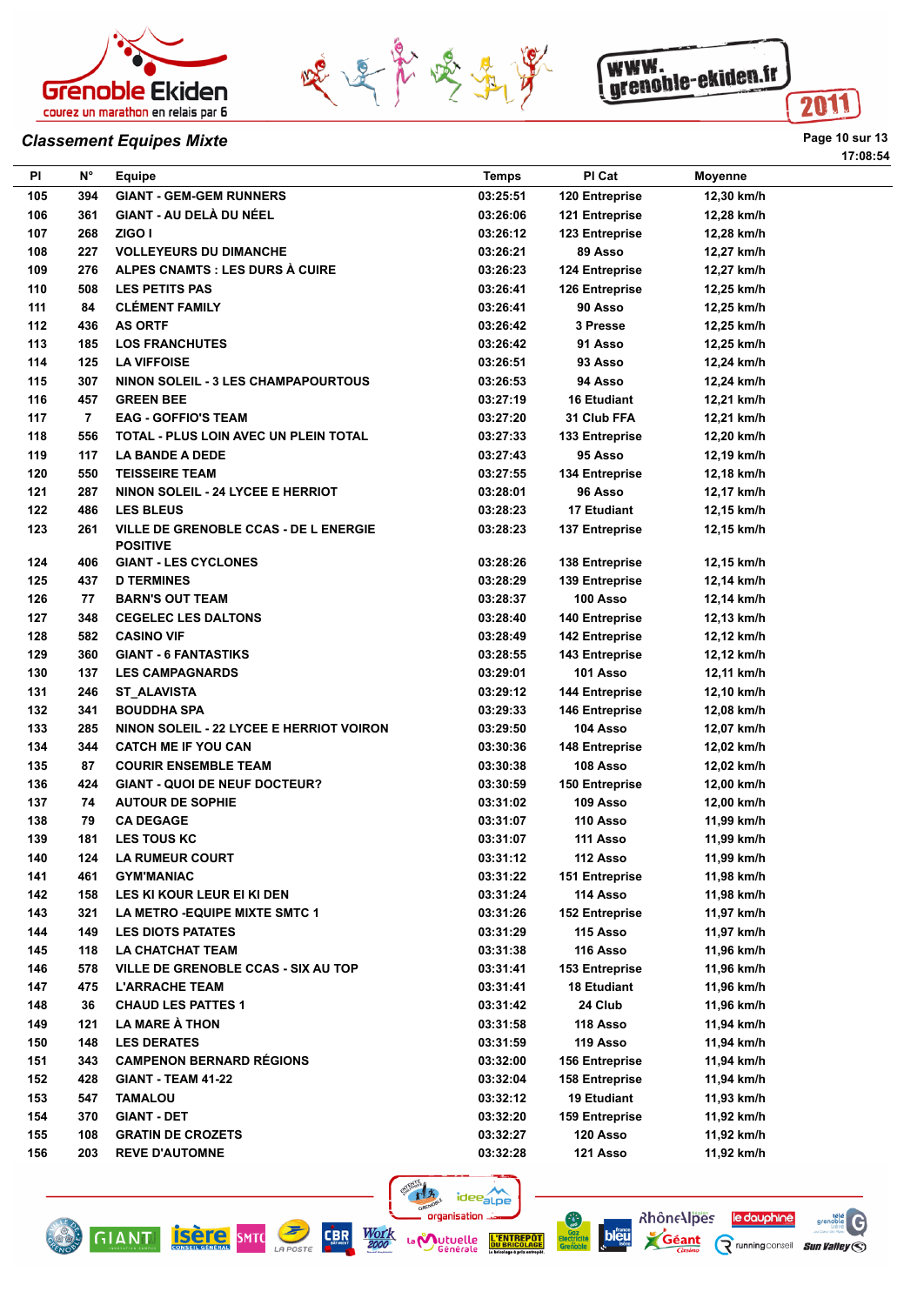





## **Classement Equipes Mixte Page 11 sur 13**

| PI         | $N^{\circ}$ | Equipe                                            | <b>Temps</b>         | PI Cat                                  | <b>Moyenne</b>           |
|------------|-------------|---------------------------------------------------|----------------------|-----------------------------------------|--------------------------|
| 157        | 574         | <b>LES DERNIERS INSCRITS</b>                      | 03:32:30             | 25 Club                                 | 11,91 km/h               |
| 158        | 37          | <b>CHAUD LES PATTES 2</b>                         | 03:32:44             | 26 Club                                 | 11,90 km/h               |
| 159        | 217         | THE FULL MONTEAM                                  | 03:32:47             | 122 Asso                                | 11,90 km/h               |
| 160        | 250         | <b>ST FAGOTUPU</b>                                | 03:32:49             | 162 Entreprise                          | 11,90 km/h               |
| 161        | 563         | N OUBLIE PAS TES BASKETS                          | 03:33:02             | 123 Asso                                | 11,88 km/h               |
| 162        | 510         | <b>LES POULES AU TROT</b>                         | 03:33:12             | 16 Uniforme                             | 11,87 km/h               |
| 163        | 402         | <b>GIANT - LEMOH</b>                              | 03:33:27             | 163 Entreprise                          | 11,86 km/h               |
| 164        | 542         | SOPRA - L EMPIRE DU MILIEU                        | 03:33:29             | 164 Entreprise                          | 11,86 km/h               |
| 165        | 201         | <b>RASTA ROCKET</b>                               | 03:33:36             | 125 Asso                                | 11,85 km/h               |
| 166        | 252         | ST_IN_POWER                                       | 03:33:40             | 165 Entreprise                          | 11,85 km/h               |
| 167        | 174         | <b>LES RACAILLOUS</b>                             | 03:33:42             | 126 Asso                                | 11,85 km/h               |
| 168        | 553         | <b>THALES LCD 1</b>                               | 03:33:51             | 166 Entreprise                          | 11,84 km/h               |
| 169        | 283         | <b>NINON SOLEIL - 20</b>                          | 03:33:52             | 127 Asso                                | 11,84 km/h               |
| 170        | 384         | <b>GIANT - GEM - GGSB TEAM</b>                    | 03:33:55             | 20 Etudiant                             | 11,83 km/h               |
| 171        | 290         | <b>NINON SOLEIL - 27 INSTITUTEURS</b>             | 03:34:00             | 128 Asso                                | 11,83 km/h               |
| 172        | 311         | <b>SAMSE - BAO GESTION</b>                        | 03:34:20             | <b>168 Entreprise</b>                   | 11,81 km/h               |
| 173        | 97          | <b>EN CORENC MOUVEMENT</b>                        | 03:34:35             | 129 Asso                                | 11,80 km/h               |
| 174        | 296         | <b>NINON SOLEIL - 12 BILIEU</b>                   | 03:34:37             | 130 Asso                                | 11,80 km/h               |
| 175        | 326         | <b>LA POSTE - LES VIENNOISERIES</b>               | 03:34:53             | 170 Entreprise                          | 11,78 km/h               |
| 176        | 134         | <b>LES AMIS DE BRUNO</b>                          | 03:34:54             | 131 Asso                                | 11,78 km/h               |
| 177        | 584         | <b>GEANT CASINO 2</b>                             | 03:35:02             | 171 Entreprise                          | 11,77 km/h               |
| 178        | 129         | <b>L'ÉQUIPE DES VOISINS</b>                       | 03:35:36             | 136 Asso                                | 11,74 km/h               |
| 179        | 552         | <b>THALAS LCD 2</b>                               | 03:35:40             | 173 Entreprise                          | 11,74 km/h               |
| 180        | 169         | <b>LES PAS GRENOBLOIS</b>                         | 03:35:44             | 137 Asso                                | 11,74 km/h               |
| 181        | 262         | <b>VILLE DE GRENOBLE CCAS - TOTALEMENT AVARE</b>  | 03:36:03             | 174 Entreprise                          | 11,72 km/h               |
| 182        | 237         | <b>PÉDIBUS</b>                                    | 03:36:13             | 175 Entreprise                          | 11,71 km/h               |
| 183        | 44          | D.I.D. OR NOT D.I.D                               | 03:36:16             | 27 Club                                 | 11,71 km/h               |
| 184        | 557         | <b>TOTAL -TOTAL EXCELLUIM</b>                     | 03:36:18             | 176 Entreprise                          | 11,70 km/h               |
| 185        | 226         | <b>VIVRE A CHOLONGE</b>                           | 03:36:53             | 139 Asso                                | 11,67 km/h               |
| 186        | 555         | <b>TOTAL - DREAM TEAM SSI</b>                     | 03:37:05             | 178 Entreprise                          | 11,66 km/h               |
| 187        | 543         | <b>SOPRA - LA RELEVE</b>                          | 03:37:10             | 179 Entreprise                          | 11,66 km/h               |
| 188        | 40          | <b>COURIR A SEYSSINS 3</b>                        | 03:37:16             | 29 Club                                 | 11,65 km/h               |
| 189        | 275         | <b>ALPES CNAMTS : L'ÉLAN(S)</b>                   | 03:37:17             | 180 Entreprise                          | 11,65 km/h               |
| 190        | 399         | <b>GIANT - LA REVANCHE DES SIX</b>                | 03:37:17             | 181 Entreprise                          | 11,65 km/h               |
| 191        | 379         | <b>GIANT - GEM - EKIGEMS</b>                      | 03:38:00             | 182 Entreprise                          | 11,61 km/h               |
| 192        | 463         | <b>HB LES MINES AFFUTÉES</b>                      | 03:38:08             | 183 Entreprise                          | 11,61 km/h               |
| 193        | 492         | <b>GIANT - LES DÉCLASSÉS</b>                      | 03:38:09             | 184 Entreprise                          | 11,61 km/h               |
|            | 383         | <b>GIANT - GEM - GEM PAS ME PRESSER</b>           |                      |                                         |                          |
| 194<br>195 | 366         | <b>GIANT - C KI DEN ?</b>                         | 03:38:19<br>03:38:36 | 186 Entreprise<br><b>187 Entreprise</b> | 11,60 km/h<br>11,58 km/h |
|            |             |                                                   |                      |                                         |                          |
| 196        | 416         | <b>GIANT - LES VERTS A PIEDS</b>                  | 03:38:42             | 188 Entreprise                          | 11,58 km/h               |
| 197        | 111         | HOP!HOP!TAC!TAC!                                  | 03:38:47             | 142 Asso                                | 11,57 km/h               |
| 198        | 575         | <b>LA BANDE DU JEUDI</b>                          | 03:38:48             | 143 Asso                                | 11,57 km/h               |
| 199        | 452         | FERMAT THE CHALLENGERS                            | 03:38:49             | 189 Entreprise                          | 11,57 km/h               |
| 200        | 127         | <b>LE SANG C EST LA VIE</b>                       | 03:38:56             | 144 Asso                                | 11,56 km/h               |
| 201        | 495         | <b>LES EXPERTS DE PDC</b>                         | 03:39:10             | 17 Uniforme                             | 11,55 km/h               |
| 202        | 206         | <b>SIX-TROUILLES</b>                              | 03:39:16             | 145 Asso                                | 11,55 km/h               |
| 203        | 259         | <b>VILLE DE GRENOBLE CCAS - 6 PIEDS SUR TERRE</b> | 03:39:19             | 190 Entreprise                          | 11,54 km/h               |
| 204        | 131         | <b>LES 6 CLONES</b>                               | 03:39:30             | 147 Asso                                | 11,53 km/h               |
| 205        | 418         | <b>GIANT - LMGP 1</b>                             | 03:39:34             | 191 Entreprise                          | 11,53 km/h               |
| 206        | 42          | <b>CURVES</b>                                     | 03:39:35             | 30 Club                                 | 11,53 km/h               |
| 207        | 355         | <b>CONSTELLIUM 2</b>                              | 03:39:39             | 192 Entreprise                          | 11,53 km/h               |
| 208        | 220         | <b>UBI4TEA</b>                                    | 03:39:52             | 148 Asso                                | 11,51 km/h               |

门方。

La **Mutuelle** 

ideealpe organisation ...





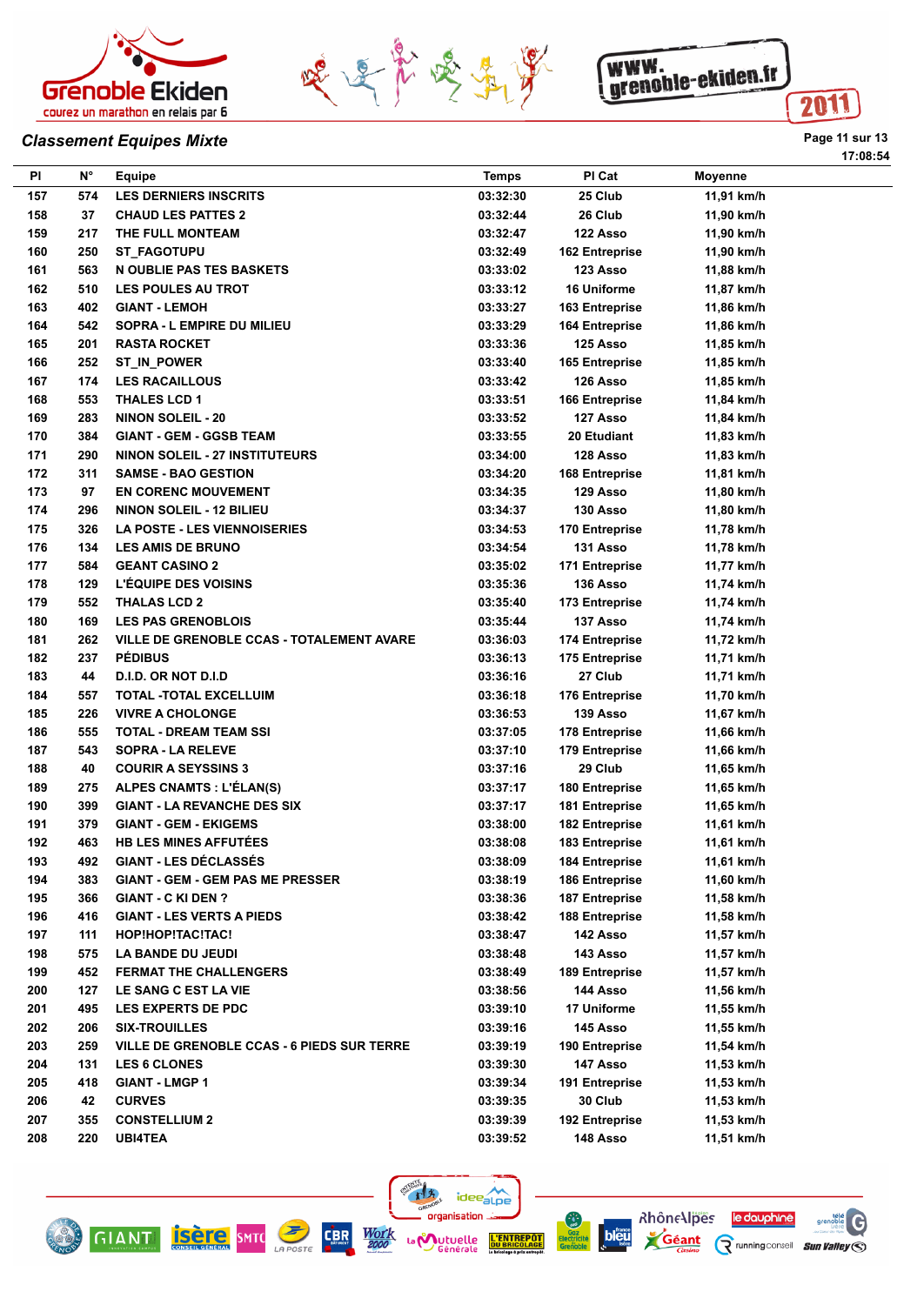





# **Classement Equipes Mixte Page 12 sur 13**

| ΡI  | <b>N°</b> | Equipe                                            | <b>Temps</b> | PI Cat         | <b>Moyenne</b> |
|-----|-----------|---------------------------------------------------|--------------|----------------|----------------|
| 209 | 488       | <b>LES CHAPI-CHAPO</b>                            | 03:39:53     | 193 Entreprise | 11,51 km/h     |
| 210 | 433       | <b>GIANT - WHITE IPS</b>                          | 03:39:57     | 194 Entreprise | 11,51 km/h     |
| 211 | 305       | NINON SOLEIL - 5 LES CHAMPALLONSY                 | 03:40:15     | 150 Asso       | 11,49 km/h     |
| 212 | 331       | <b>LA POSTE - TERRAY</b>                          | 03:40:44     | 195 Entreprise | 11,47 km/h     |
| 213 | 413       | <b>GIANT - LES PETITS MOLLETS</b>                 | 03:40:47     | 196 Entreprise | 11,47 km/h     |
| 214 | 478       | <b>LÉPATATONLAFRITE</b>                           | 03:41:19     | 198 Entreprise | 11,44 km/h     |
| 215 | 85        | COP <sub>6</sub>                                  | 03:41:34     | 152 Asso       | 11,43 km/h     |
| 216 | 512       | <b>LES TOURTONS FLINGEURS</b>                     | 03:41:41     | 199 Entreprise | 11,42 km/h     |
| 217 | 420       | <b>GIANT - L'UNION VRAIMENT HASARDEUSE DES</b>    | 03:41:51     | 200 Entreprise | 11,41 km/h     |
|     |           | <b>COUREURS INTRÉPIDE</b>                         |              |                |                |
| 218 | 161       | <b>LES MABOUYAS</b>                               | 03:41:56     | 154 Asso       | 11,41 km/h     |
| 219 | 139       | <b>LES CHAMPIOTS</b>                              | 03:42:15     | 155 Asso       | 11,39 km/h     |
| 220 | 168       | LES ORPINS 2 ON F'RA D'NOT MIEUX                  | 03:42:33     | 156 Asso       | 11,38 km/h     |
| 221 | 107       | <b>GRAND AND CO</b>                               | 03:42:40     | 157 Asso       | 11,37 km/h     |
| 222 | 288       | <b>NINON SOLEIL - 25 BILIEU</b>                   | 03:43:21     | 158 Asso       | 11,34 km/h     |
| 223 | 393       | <b>GIANT - GEM - RUN@GEM</b>                      | 03:43:36     | 206 Entreprise | 11,32 km/h     |
| 224 | 474       | <b>LAPM LIMACE</b>                                | 03:43:47     | 207 Entreprise | 11,31 km/h     |
| 225 | 459       | <b>GROUPE 38 LES 6 CLONES</b>                     | 03:44:08     | 208 Entreprise | 11,30 km/h     |
| 226 | 425       | <b>GIANT - RACING FLOWER</b>                      | 03:44:20     | 209 Entreprise | 11,29 km/h     |
| 227 | 376       | <b>GIANT - ESRF PHOTONS LIBRES</b>                | 03:44:24     | 211 Entreprise | 11,28 km/h     |
| 228 | 162       | <b>LES MARCASSINS</b>                             | 03:45:01     | 160 Asso       | 11,25 km/h     |
| 229 | 536       | <b>SIEMENS SMART</b>                              | 03:45:13     | 213 Entreprise | 11,24 km/h     |
| 230 | 78        | <b>BIP BIP</b>                                    | 03:45:29     | 161 Asso       | 11,23 km/h     |
| 231 | 292       | NINON SOLEIL - 29 COURIR POUR LE NEPAL            | 03:45:29     | 162 Asso       | 11,23 km/h     |
| 232 | 209       | SUR UN MALENTENDU ÇA PEUT COURIR                  | 03:45:46     | 163 Asso       | 11,21 km/h     |
| 233 | 377       | <b>GIANT - ESRF PLAN B</b>                        | 03:45:46     | 214 Entreprise | 11,21 km/h     |
| 234 | 460       | <b>GROUPE 38 LES 6 ROCCOS</b>                     | 03:45:51     | 215 Entreprise | 11,21 km/h     |
| 235 | 380       | <b>GIANT - GEM - ENTREPR' RUNNER</b>              | 03:45:53     | 216 Entreprise | 11,21 km/h     |
| 236 | 135       | <b>LES ANTI CROUSTYS</b>                          | 03:45:54     | 164 Asso       | 11,21 km/h     |
| 237 | 136       | <b>LES CAGOLES</b>                                | 03:46:06     | 165 Asso       | 11,20 km/h     |
| 238 | 65        | THE RUNNING COMPANY                               | 03:46:18     | 32 Club        | 11,19 km/h     |
| 239 | 473       | <b>LAPM ESCARGOT</b>                              | 03:46:50     | 220 Entreprise | 11,16 km/h     |
|     |           |                                                   |              |                |                |
| 240 | 467       | <b>INGEROP</b>                                    | 03:47:03     | 221 Entreprise | 11,15 km/h     |
| 241 | 323       | <b>LA POSTE - CHAVANT EQUIPE 2</b>                | 03:47:04     | 222 Entreprise | 11,15 km/h     |
| 242 | 144       | <b>LES CROUSTYS</b>                               | 03:47:10     | 167 Asso       | 11,14 km/h     |
| 243 | 114       | <b>IMPRO CLAIX 1</b>                              | 03:47:31     | 168 Asso       | 11,13 km/h     |
| 244 | 302       | <b>NINON SOLEIL - 30 LES CHAMPADERNIEREMINUTE</b> | 03:47:59     | 170 Asso       | 11,10 km/h     |
| 245 | 485       | <b>LES BIOMERINOS</b>                             | 03:48:12     | 227 Entreprise | 11,09 km/h     |
| 246 | 359       | <b>COURIR TEAM</b>                                | 03:48:12     | 228 Entreprise | 11,09 km/h     |
| 247 | 184       | <b>LES ZINCOURS</b>                               | 03:48:28     | 171 Asso       | 11,08 km/h     |
| 248 | 391       | <b>GIANT - GEM - LES VISCOMTÉ</b>                 | 03:48:31     | 229 Entreprise | 11,08 km/h     |
| 249 | 140       | <b>LES CHARETTES</b>                              | 03:48:35     | 172 Asso       | 11,08 km/h     |
| 250 | 239       | POLY POLY RUN RUN - POLYTECH                      | 03:48:43     | 230 Entreprise | 11,07 km/h     |
| 251 | 238       | <b>PHYMED RUN BAND</b>                            | 03:48:52     | 22 Etudiant    | 11,06 km/h     |
| 252 | 301       | <b>NINON SOLEIL - 9 CHU</b>                       | 03:49:07     | 174 Asso       | 11,05 km/h     |
| 253 | 448       | <b>GIANT - EKINÉEL</b>                            | 03:49:14     | 232 Entreprise | 11,04 km/h     |
| 254 | 509       | <b>LES PINGOUINS SANS MANCHE</b>                  | 03:49:31     | 233 Entreprise | 11,03 km/h     |
| 255 | 115       | <b>IMPRO CLAIX 2</b>                              | 03:49:42     | 175 Asso       | 11,02 km/h     |
| 256 | 152       | <b>LES FARFADETS</b>                              | 03:50:04     | 177 Asso       | 11,00 km/h     |
| 257 | 60        | NOT DID                                           | 03:50:44     | 33 Club        | 10,97 km/h     |
| 258 | 471       | <b>JOHNEVANS</b>                                  | 03:50:49     | 237 Entreprise | 10,97 km/h     |
| 259 | 216       | THE FLY FAMILYS                                   | 03:51:12     | 178 Asso       | 10,95 km/h     |
| 260 | 497       | <b>LES FLASH DOMPLUS ROCKETS</b>                  | 03:51:49     | 239 Entreprise | 10,92 km/h     |